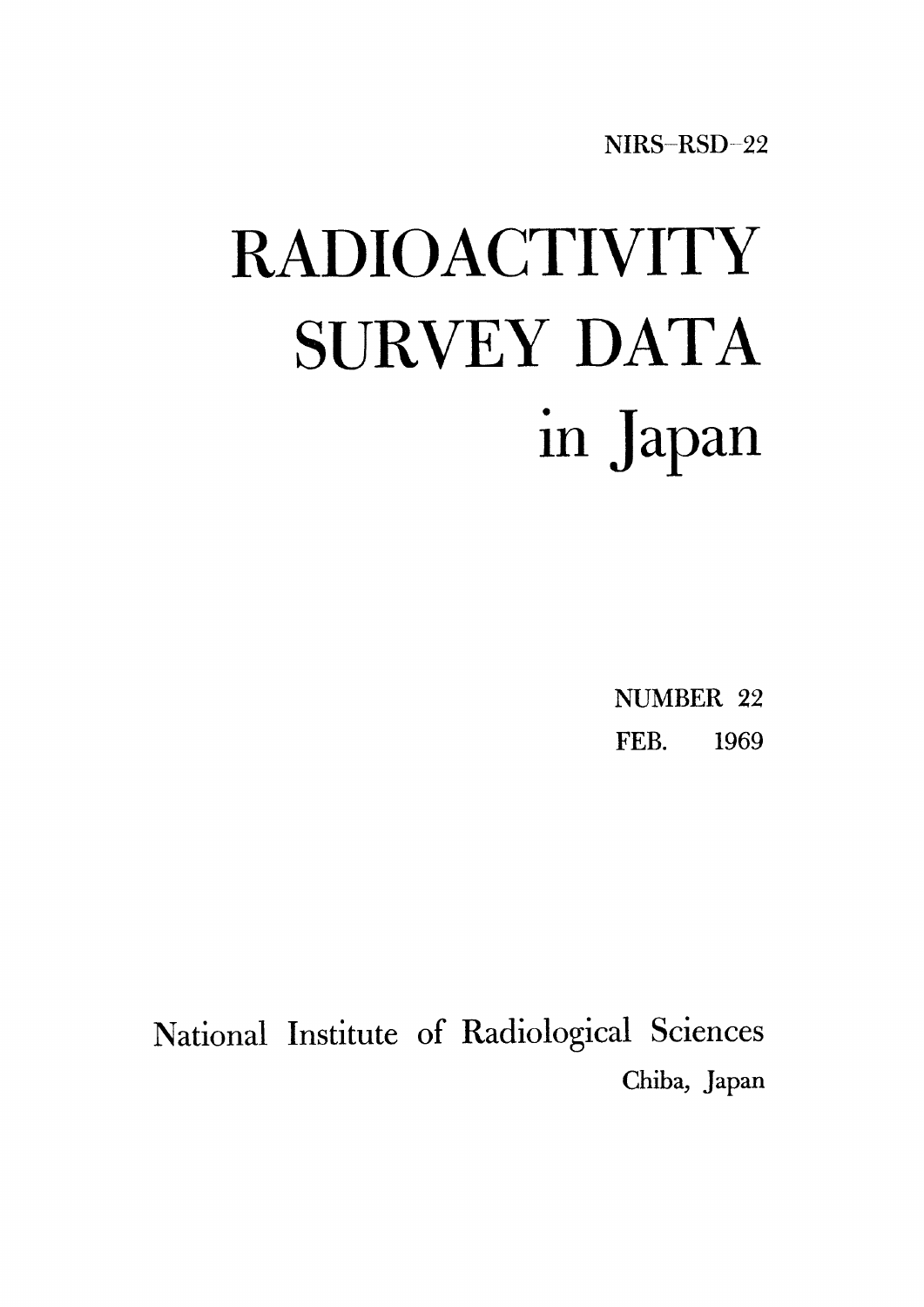# **Radioactivity Survey Data**

# in Japan

Number 22

Feb. 1969

#### Contents

Page

#### DATA OF ROUTINE SURVEY

Meteorological Data

Monthly and Cumulative Deposits of Strontium-90 and Cesium-137 (Meteorological Research Institute, Tokyo)...... 1 The Concentration of Radionuclides in Air Borne Dust (National Institute of Radiological Sciences)... 3

#### Geographical Data

Strontium-90, Ruthenium-106, Cesium-137 and Cerium-144 in Soil (National Institute of Radiological Sciences)... 5 Strontium-90, Ruthenium-106, Cesium-137 and Cerium-144 in River Sediments (National Institute of Radiological Sciences)... 6

#### Water Data

Strontium-90, Ruthenium-106, Cesium-137 and Cerium-144 in Source Water and Treated Water (National Institute of Radiological Sciences)... 7

#### Dietary Data

Strontium-90 and Cesium-137 in Rice (National Institute of Agricultural Sciences, Strontium-90 in Wheat (National Institute of Agricultural Sciences)...11

#### DATA OF THE EIGHTH NUCLEAR TEST OF THE PEOPLE'S REPUBLIC OF CHINA

#### Meteorological Data

| Gross Beta-Radioactivity in Rain and Dry |  |
|------------------------------------------|--|
| Fallout                                  |  |
|                                          |  |
| Gross Beta-Radioactivity in Upper Air    |  |
| (Research and Development H.Q., Japan    |  |
|                                          |  |
|                                          |  |

National Institute of Radiological Sciences

#### Page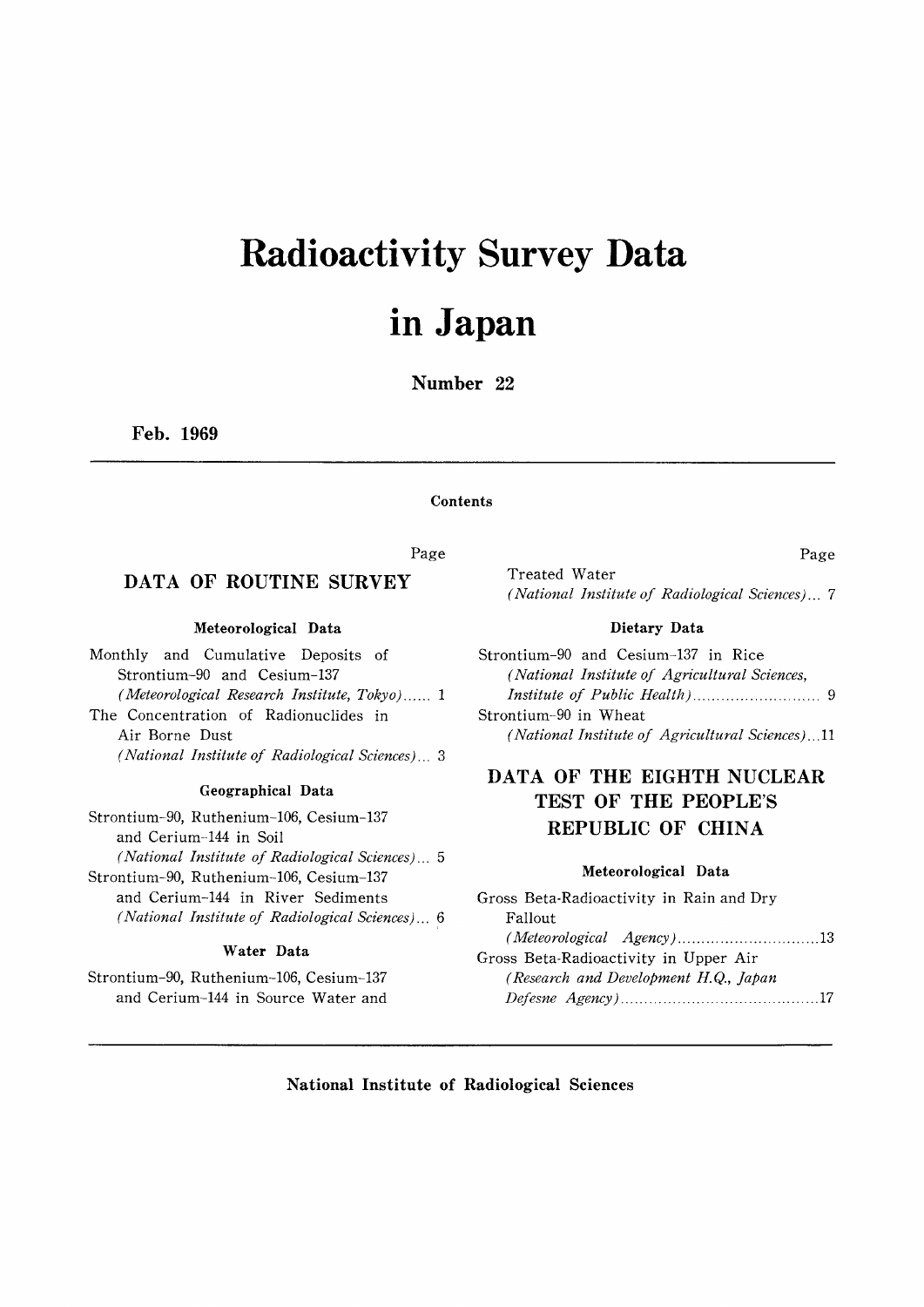# DATA OF ROUTINE SURVEY

### Meteorological Data

#### Monthly and Cumulative Deposits of Strontium-90 and Cesium-137

(Meteorological Research Institute, Tokyo)

Since 1954, rain and fallout dust have been collected monthly, in a receiver (collection area, 1 m<sup>2</sup>), at the Meteorological Research Institute, Tokyo, to determine the content of strontium-90 and cesium-137.

Other samples collected monthly (receiver collection area,  $0.5 \text{ m}^2$ ) at six stations located throughout Japan, have also been analyzed.

Locations of the stations are shown in Figure 1. The results of observation during the period from January 1967 to December, 1968 are shown in Table 1.

Total cumulative deposits of strontium-90 and cesium-137 in Tokyo reached the levels of 70 and 188 mCi/km<sup>2</sup> respectively, at the end of December, 1968.

The values from January to July, 1967 which appeared in Table 1, Issue No. 17 of this publication are printed here again.

Figure 1. Rain and Fallout Dust Sampling Stations



 $(1)$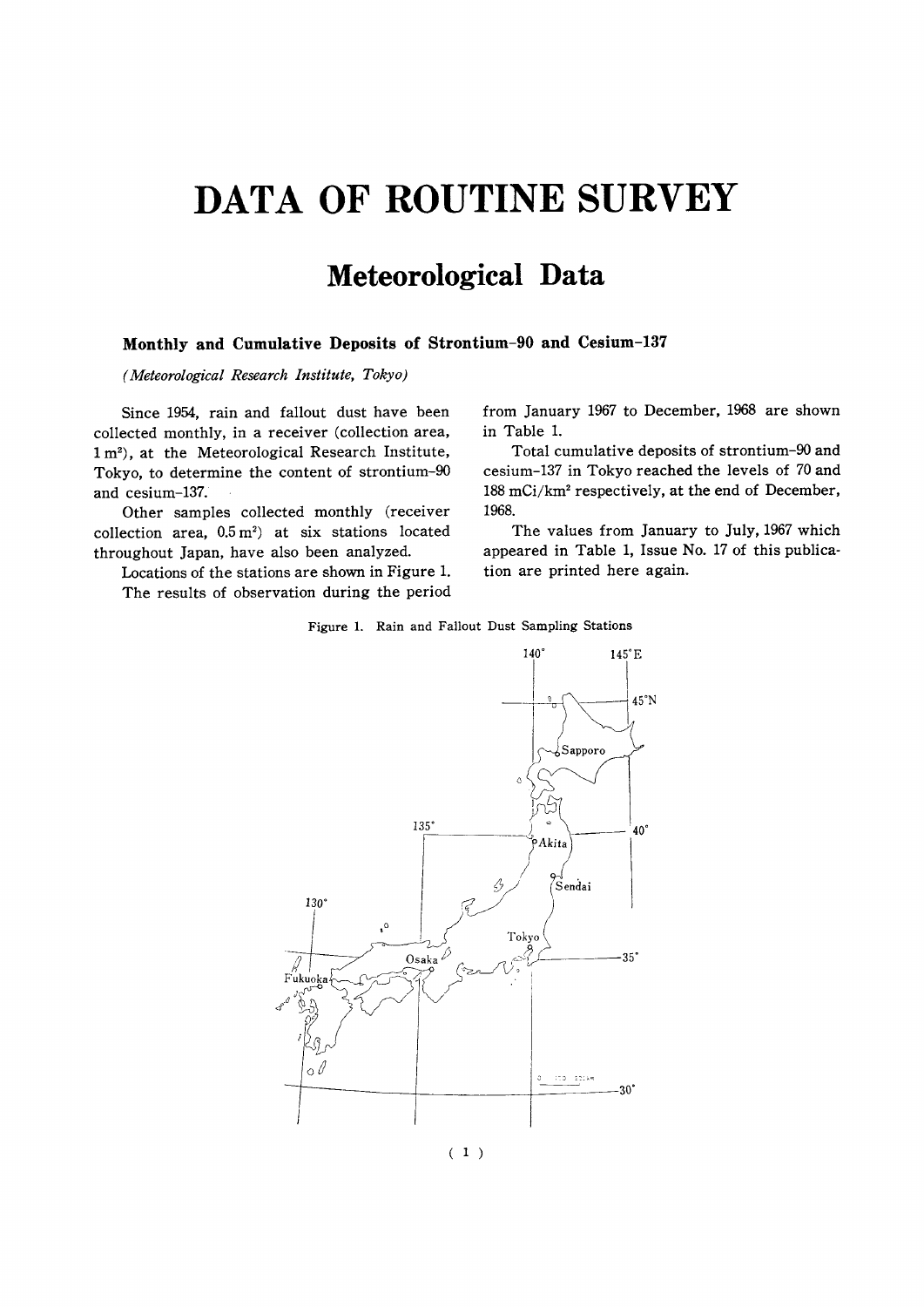|                                                               |                                                                    |            |       |            |          | Table 1, Monthly Deposits of <sup>90</sup> Sr and <sup>137</sup> Cs - Jan. 1967 to Dec. 1968-<br>By Y. Miyake, K. Saruhashi, Y. Katsuragi and T. Kanazawa |       |           |       |         |       |           |        |
|---------------------------------------------------------------|--------------------------------------------------------------------|------------|-------|------------|----------|-----------------------------------------------------------------------------------------------------------------------------------------------------------|-------|-----------|-------|---------|-------|-----------|--------|
|                                                               |                                                                    |            |       |            |          | (Meteorological Research Institute, Tokyo)                                                                                                                |       |           |       |         |       |           |        |
| (Continued from Table 1, Issue No. 17 of this Publication)    |                                                                    |            |       |            |          |                                                                                                                                                           |       |           |       |         |       |           |        |
| Sapporo (Sapporo District Central Meteorological Observatory) | Location: $43^{\circ}03'$ N, $141^{\circ}20'$ E (16.9 m)           |            |       |            |          |                                                                                                                                                           |       |           |       |         |       |           |        |
|                                                               | 1967                                                               |            |       |            |          |                                                                                                                                                           |       |           |       |         |       |           |        |
|                                                               | Jan.                                                               | Feb.       | Mar.  | Apr.       | May      | June                                                                                                                                                      | July  | Aug.      | Sept. | Oct.    | Nov.  | Dec.      | Sum.   |
| $90Sr(mCi/km^2)$                                              | 0.04                                                               | 0.10       | 0.09  | 0.24       | 0.13     | 0.11                                                                                                                                                      | 0.07  | 0.06      | 0.04  | 0.07    | 0.02  | 0.04      | 1.01   |
| Precipitation (mm)                                            | 96.4                                                               | 36.9       | 89.3  | 63.1       | 49.2     | 123.2                                                                                                                                                     | 100.4 | 92.1      | 174.0 | 102.3   | 75.9  | 101.5     | 1104.3 |
|                                                               | 1968<br>Jan.                                                       | Feb.       | Mar.  | Apr.       | May      | June                                                                                                                                                      | July  | Aug.      | Sept. | Oct.    | Nov.  | Dec.      | Sum.   |
| $^{90}Sr(mCi/km2)$                                            | 0.06                                                               | 0.05       | 0.12  | 0.08       | 0.17     | 0.17                                                                                                                                                      | 0.08  | 0.12      | 0.05  | 0.06    | 0.14  | $_{0.10}$ | 1.20   |
| Precipitation (mm)                                            | 103.0                                                              | 101.5      | 37.0  | 37.0       | 92.5     | 38.0                                                                                                                                                      | 48.0  | 129.0     | 108.5 | 67.5    | 135.0 | 84,0      | 981.0  |
| Akita (Akita District Meteorological Observatory)             |                                                                    |            |       |            |          |                                                                                                                                                           |       |           |       |         |       |           |        |
|                                                               | Location: $39^{\circ}43'$ N, $140^{\circ}06'$ E (9.1 m)            |            |       |            |          |                                                                                                                                                           |       |           |       |         |       |           |        |
|                                                               | 1967<br>Jan.                                                       | Feb.       | Mar.  | Apr.       | May      | June                                                                                                                                                      | July  | Aug.      | Sept. | Oct.    | Nov.  | Dec.      | Sum.   |
| $90$ Sr $(mCi/km2)$                                           | 0.40                                                               | 0.28       | 0.17  | 0.35       | 0.30     | 0.02                                                                                                                                                      | 0.06  | 0.05      | 0.03  | 0.05    | 0.03  | 0.01      | 1.75   |
| Precipitation (mm)                                            | 103.9                                                              | 60.9       | 146.4 | 164.8      | 78.3     | 62.6                                                                                                                                                      | 133.6 | 225.8     | 188.5 | 183.4   | 163.9 | 202.3     | 1714.4 |
|                                                               | 1968<br>Jan.                                                       | Feb.       | Mar.  | Apr.       | May      | June                                                                                                                                                      | July  | Aug.      | Sept. | Oct.    | Nov.  | Dec.      | Sum.   |
| $90$ Sr (mCi/km <sup>2</sup> )                                | 0.18                                                               | 0.14       | 0.20  | 0.18       | 0.17     | 0.24                                                                                                                                                      | 0.10  | 0.28      | 0,06  | 0.04    | 0.15  | 0.14      | 1.88   |
| Precipitation (mm)                                            | 133.0                                                              | 109.5      | 80.0  | 106.0      | 146.5    | 78.0                                                                                                                                                      | 81,0  | 338,0     | 82.5  | 100.5   | 59,0  | 155,5     | 1469.5 |
| Sendai (Sendai District Central Meteorological Observatory)   | Location: $38^{\circ}16'$ N, $140^{\circ}54'$ E $(38.4 \text{ m})$ |            |       |            |          |                                                                                                                                                           |       |           |       |         |       |           |        |
|                                                               | 1967<br>Jan.                                                       | Feb.       | Mar.  | Apr.       | May      | June                                                                                                                                                      | July  | Aug.      | Sept. | Oct.    | Nov.  | Dec.      | Sum.   |
| $90$ Sr $(mCi/km2)$                                           | 0.04                                                               | 0.04       | 0.06  | 0.18       | 0.12     | 0.16                                                                                                                                                      | 0.06  | 0.02      | 0.04  | 0.14    | 0.01  | 0.03      | 0.90   |
| Precipitation (mm)                                            | 65.3                                                               | 11.2       | 58,6  | 98.6       | 67.2     | 165,6                                                                                                                                                     | 184.4 | 88,8      | 210.6 | 130,0   | 41.7  | 34.6      | 1156,6 |
|                                                               | 1968<br>Jan.                                                       | Feb.       | Mar.  | Apr.       | May      | June                                                                                                                                                      | July  | Aug.      | Sept. | Oct.    | Nov.  | Dec.      | Sum.   |
| $^{90}Sr(mCi/km2)$                                            | 0.02                                                               | 0.03       | 0.07  | 0.09       | 0.41     | 0.27                                                                                                                                                      | 0.13  | $_{0.13}$ | 0.18  | 0.03    | 0.03  | 0.07      | 1,46   |
| Precipitation (mm)                                            | 6,5                                                                | 25,5       | 42.5  | 78.5       | 171.5    | 125.0                                                                                                                                                     | 97.5  | 242.0     | 86.5  | 145.5   | 12.5  | 167.5     | 1201.0 |
| Tokyo (Meteorological Research Institute)                     | Location: 35° 42' N, 139° 39' E                                    |            |       |            |          |                                                                                                                                                           |       |           |       |         |       |           |        |
|                                                               | 1967<br>Jan.                                                       | Feb.       | Mar.  | Apr.       | May      | June                                                                                                                                                      | July  | Aug.      | Sept. | Oct.    | Nov.  | Dec.      | Sum.   |
| $90$ Sr (mCi/km <sup>2</sup> )                                | 0.07                                                               | 0.12       | 0.11  | 0.15       | 0.10     | 0.12                                                                                                                                                      | 0.03  | 0.02      | 0.03  | 0.04    | 0.01  | 0.01      | 0,81   |
| $137Cs$ (mCi/km <sup>2</sup> )                                | 0.29                                                               | 0.25       | 0.39  | $\rm 0.28$ | $0.22\,$ | 0,33                                                                                                                                                      | 0.10  | 0.08      | 0.08  | 0.09    | 0.03  | 0.03      | 2.17   |
| 137Cs/90Sr                                                    | 4,1                                                                | 2.1        | 3.5   | 1.9        | 2.2      | 2.8                                                                                                                                                       | 3.3   | 4.0       | 2.7   | 2.3     | 3.0   | 3,0       | 2.68   |
| Precipitation (mm)                                            | 33,1                                                               | 55.1       | 69.1  | 111.3      | 59.2     | 147.1                                                                                                                                                     | 130.1 | 140.1     | 211.5 | 158.3   | 64.2  | 28.9      | 1208,0 |
|                                                               | 1968<br>Jan.                                                       | Feb.       | Mar.  | Apr.       | May      | June                                                                                                                                                      | July  | Aug.      | Sept. | Oct.    | Nov.  | Dec.      | Sum.   |
| $90Sr$ (mCi/km)                                               | 0.04                                                               | $\rm 0.02$ | 0.10  | 0.17       | 0.14     | 0.26                                                                                                                                                      | 0,22  | 0.07      | 0.12  | 0,07    | 0.03  | 0.05      | 1,28   |
| $137Cs$ (mCi/km)                                              | 0.10                                                               | 0.04       | 0.21  | 0.43       | 0.34     | 0.43                                                                                                                                                      | 0.44  | 0.17      | 0.28  | 0.17    | 0.04  | 0.10      | 2.75   |
| 137Cs/90Sr                                                    | 2,5                                                                | $2.0\,$    | 2.1   | $2.5\,$    | 2,4      | 1.7                                                                                                                                                       | 2.0   | 2.4       | 2,3   | $2.4\,$ | 1.3   | 2.0       | 2.15   |
| Precipitation (mm)                                            | 9,5                                                                | 72.9       | 77.6  | 131.7      | 174.7    | 203.7                                                                                                                                                     | 177.8 | 268.2     | 111.9 | 160.5   | 39.8  | 215.7     | 1644.0 |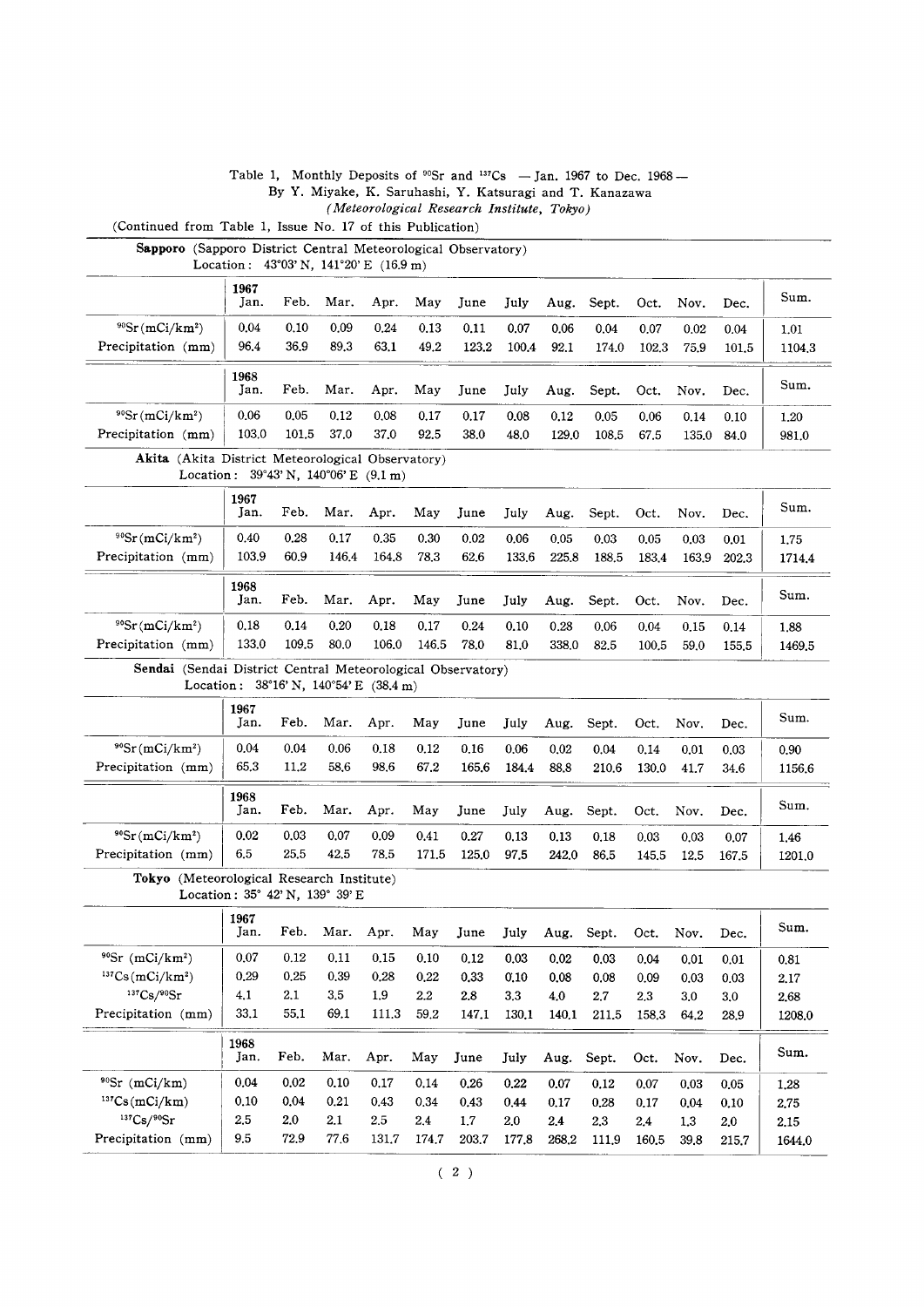|                                                               | 1967<br>Jan.                                                        | Feb.  | Mar.  | Apr.  | May   | June  | July  | Aug.  | Sept. | Oct.  | Nov. | Dec.  | Sum.   |
|---------------------------------------------------------------|---------------------------------------------------------------------|-------|-------|-------|-------|-------|-------|-------|-------|-------|------|-------|--------|
| $90$ Sr $(mCi/km^2)$                                          | 0.01                                                                | 0.09  | 0.18  | 0.18  | 0.10  | 0.04  | 0.03  | 0.03  | 0.01  | 0.04  | 0.01 | 0.02  | 0.74   |
| Precipitation (mm)                                            | 32.2                                                                | 43.8  | 69.7  | 104.7 | 49.3  | 109.3 | 89.2  | 67.3  | 148.8 | 214.7 | 61.4 | 32.9  | 1023.3 |
|                                                               | 1968<br>Jan.                                                        | Feb.  | Mar.  | Apr.  | May   | June  | July  | Aug.  | Sept. | Oct.  | Nov. | Dec.  | Sum.   |
| $90Sr$ (mCi/km <sup>2</sup> )                                 | 0.04                                                                | 0.02  | 0.11  | 0.16  | 0.15  | 0.29  | 0.14  | 0.10  | 0.06  | 0.06  | 0.06 | 0.06  | 1.25   |
| Precipitation (mm)                                            | 9.5                                                                 | 48.0  | 94.0  | 117.5 | 185.5 | 175.0 | 136.0 | 256.0 | 109.5 | 152.5 | 19,5 | 188.0 | 1491.0 |
| Osaka (Osaka District Central Meteorological Observatory)     | Location: $34^{\circ}$ 39' N, $135^{\circ}$ 32' E (6.7 m)           |       |       |       |       |       |       |       |       |       |      |       |        |
|                                                               | 1967<br>Jan.                                                        | Feb.  | Mar.  | Apr.  | May   | June  | July  | Aug.  | Sept. | Oct.  | Nov. | Dec.  | Sum.   |
| 90Sr(mCi/km <sup>2</sup> )                                    | 0.08                                                                | 0.06  | 0.10  | 0.17  | 0.11  | 0.09  | 0.05  | 0.05  | 0.02  | 0.03  | 0.01 | 0.02  | 0.79   |
| Precipitation (mm)                                            | 66.9                                                                | 41.2  | 170.3 | 259.4 | 59.0  | 109.9 | 297.7 | 64.1  | 130.2 | 128.7 | 83.0 | 25,4  | 1435.8 |
|                                                               | 1968<br>Jan.                                                        | Feb.  | Mar.  | Apr.  | May   | June  | July  | Aug.  | Sept. | Oct.  | Nov. | Dec.  | Sum.   |
| 90Sr(mCi/km <sup>2</sup> )                                    | 0.15                                                                | 0.03  | 0.12  | 0.15  | 0.10  | 0.21  | 0.15  | 0.04  | 0.11  | 0.05  | 0.07 | 0.06  | 1.24   |
| Precipitation (mm)                                            | 42,0                                                                | 55.5  | 96.0  | 104.1 | 94,5  | 112.5 | 302,0 | 95.5  | 223.5 | 114.0 | 33.0 | 78.5  | 1351.1 |
| Fukuoka (Fukuoka District Central Meteorological Observatory) | Location: $35^{\circ}$ 35' N, $130^{\circ}$ 23' E $(2.1 \text{ m})$ |       |       |       |       |       |       |       |       |       |      |       |        |
|                                                               | 1967<br>Jan.                                                        | Feb.  | Mar.  | Apr.  | May   | June  | July  | Aug.  | Sept. | Oct.  | Nov. | Dec.  | Sum.   |
| $^{90}Sr$ (mCi/km <sup>2</sup> )                              | 0.09                                                                | 0.10  | 0.14  | 0.23  | 0.07  | 0.09  | 0.04  | 0.04  | 0.02  | 0.04  | 0.01 | 0.10  | 0.97   |
| Precipitation (mm)                                            | 111.1                                                               | 50.7  | 117.7 | 215.0 | 59.3  | 67.6  | 366.6 | 69.8  | 23.6  | 100.7 | 93.4 | 69.9  | 1345.4 |
|                                                               | 1968<br>Jan.                                                        | Feb.  | Mar.  | Apr.  | May   | June  | July  | Aug.  | Sept. | Oct.  | Nov. | Dec.  | Sum.   |
| 90Sr(mCi/km <sup>2</sup> )                                    | 0.21                                                                | 0.08  | 0.11  | 0.18  | 0.08  | 0.15  | 0.08  | 0.02  | 0.09  | 0.06  | 0.06 | 0.08  | 1.20   |
| Precipitation (mm)                                            | 60.0                                                                | 126.5 | 56.5  | 64.5  | 46.5  | 162.5 | 303.5 | 95.5  | 243.0 | 72.0  | 51.0 | 131.5 | 1413.0 |

#### Tokyo (Tokyo District Central Meteorological Observatory) Location:  $35^{\circ}$  41'N,  $139^{\circ}$  46'E (4.1 m)

#### The Concentration of Radionuclides in Air Borne Dust

#### (National Institute of Radiological Sciences)

from  $1 \sim 1.5$  m above the ground in the campus of National Institute of Radiological Sciences in Chiba City, using a improved dust collector that composed of a prefilter, a cottrell type dust collector and a spongy polyurethane filter.

Sampling station is shown in Figure 2.

The design of the improved dust collector is the same one mentioned in page 4, Issue No. 17 of this publication.

The samples were ignited in a muffle furna-

The air borne dust samples were collected ce at  $450^{\circ}$ C to destroy organic matters. Radioactivities of nuclides in ashed samples were measured by gamma-ray spectrometry using a NaI(Tl) detector coupled with multi-channel pulse height analyzer, while concentration of strontium-90 and cesium-137 in ashed samples were determined by the radiochemical separation method after Na<sub>2</sub>CO<sub>3</sub> fusion.

> The results obtained during the period from September, 1967 to March, 1969 are shown in Table 2.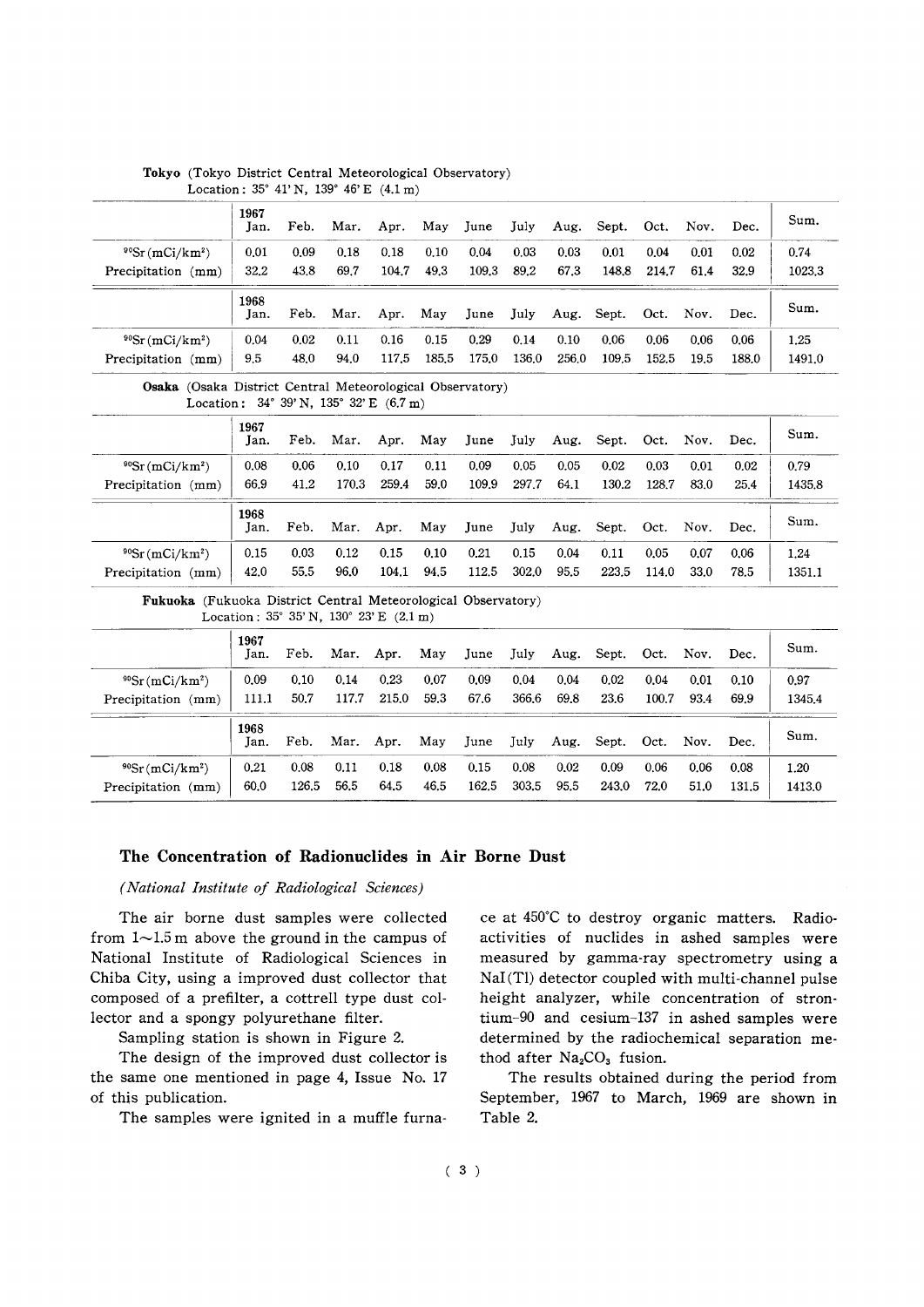#### Figure 2. Air Borne Dust Sampling Location



Table 2. The Concentration of Radionuclides in Air Borne Dust in Chiba City (10<sup>-3</sup>pCi/m<sup>3</sup>) -Sept. 1967 to Mar. 1969-

By M. Saiki, H. Kamada, K. Kimura and E. Nakano (National Institute of Radiological Sciences)

|                                    | Month collected                                                                               |                            | Duration<br>(days)         | Air<br>inhaled<br>$(m^3)$                           | Ash<br>Weight                        | ${}^{89}Sr$                           | 90Sr                                 | 95Zr<br>$+$ <sup>95</sup> Nb              | 103Ru                                   | <sup>106</sup> Ru                    | 137Cs                                | $140$ Ba<br>$+140$ La                                             | 141Ce                                     | 144Ce                                     |
|------------------------------------|-----------------------------------------------------------------------------------------------|----------------------------|----------------------------|-----------------------------------------------------|--------------------------------------|---------------------------------------|--------------------------------------|-------------------------------------------|-----------------------------------------|--------------------------------------|--------------------------------------|-------------------------------------------------------------------|-------------------------------------------|-------------------------------------------|
| 1967                               |                                                                                               |                            |                            |                                                     |                                      |                                       |                                      |                                           |                                         |                                      |                                      |                                                                   |                                           |                                           |
| Sept.<br>n<br>Oct.<br>n<br>Nov.    | $1\sim$ Sept.<br>$16-$<br>$\prime$<br>$1 - Oct.$<br>$16\sim$<br>$\overline{u}$<br>$1 - Nov.$  | 15<br>30<br>15<br>31<br>15 | 15<br>15<br>15<br>16<br>15 | 216,000<br>216,000<br>216,000<br>230,400<br>216,000 | 4,5<br>7.5<br>10.0<br>12.0<br>9.5    | —<br>$\overline{\phantom{0}}$<br>---- | 0,1<br>0.1<br>0.4<br>0.1<br>0.3      | 0.2<br>17.5<br>59.1<br>85.5<br>7.2        | 2.1<br>1.7<br>16.0<br>6.2<br>16.0       | $\overline{\phantom{0}}$<br>—<br>—   | 0.5<br>0.3<br>1,6<br>0.6<br>1.0      | ----                                                              | --                                        | 0.04<br>1.1<br>8.0<br>9.7<br>6.0          |
| n<br>Dec.<br>"                     | 16 $\sim$<br>$^{\prime\prime}$<br>$1 \sim$ Dec.<br>1968<br>$16-$<br>Jan.                      | 30<br>15<br>5              | 15<br>15<br>21             | 216,000<br>216,000<br>302,400                       | 4.5<br>14.0<br>24.0                  | $\overline{\phantom{0}}$<br>--        | 0.1<br>0.1<br>0.1                    | 31.3<br>47.5<br>97.9                      | 1.0<br>8,4<br>17.5                      | $\overline{\phantom{0}}$             | 0.3<br>0.4<br>0.5                    |                                                                   | —                                         | 4.1<br>10.8<br>19.7                       |
| 1968                               |                                                                                               |                            |                            |                                                     |                                      |                                       |                                      |                                           |                                         |                                      |                                      |                                                                   |                                           |                                           |
| Jan.<br>"<br>Feb.<br>"<br>Mar.     | $6\sim$ Jan.<br>16 $\sim$ 1<br>$1 \sim$ Feb.<br>$16 \sim \nu$<br>$1 -$ Mar.                   | 15<br>31<br>15<br>29<br>16 | 10<br>16<br>15<br>14<br>16 | 144,000<br>230,400<br>216,000<br>201,600<br>230,400 | 12.1<br>19,0<br>17.0<br>11.0<br>19.0 | 3.88<br>2.74<br>2.73<br>2.02<br>4.83  | 0.28<br>0.23<br>0.21<br>0.20<br>0.67 | 43.18<br>54.79<br>33.39<br>20.05<br>84.49 | 16.45<br>10.45<br>9.63<br>4.88<br>29.18 | 0.40<br>0.35<br>0.32<br>0.04<br>1,22 | 0.70<br>0.51<br>0.64<br>0.58<br>2.01 | $\overline{\phantom{a}}$                                          | 20.49<br>26.63<br>11.80<br>10,47<br>24,49 | 8.12<br>7.04<br>6.29<br>2.69<br>16.58     |
| $\prime$<br>Apr.<br>n<br>May.<br>" | $17 \sim \nu$<br>$2 \sim$ Apr.<br>16 $\sim v$<br>$1 - May.$<br>16 $\sim$<br>$^{\prime\prime}$ | 1<br>15<br>30<br>15<br>31  | 16<br>14<br>15<br>15<br>16 | 230,400<br>201,600<br>216,000<br>216,000<br>230,400 | 17.8<br>16,5<br>7.7<br>8,8<br>10.4   | 3.46<br>2.09<br>1.81<br>1.52<br>1.21  | 0.75<br>0.82<br>0.88<br>0.94<br>1.09 | 62.44<br>40.38<br>30.26<br>20.14<br>11.46 | 15.52<br>1.86<br>2.51<br>3.16<br>4.74   | 2.24<br>3.25<br>3.40<br>3.55<br>4.24 | 2.33<br>2.64<br>2.97<br>3.29<br>3.44 | ----<br>—<br>$\overline{\phantom{0}}$<br>$\overline{\phantom{0}}$ | 15.18<br>5,88<br>5.67<br>5.45<br>4.50     | 13.60<br>10,61<br>12.77<br>14.93<br>13.64 |
| Jun.<br>n<br>Jul.<br>n<br>Aug.     | $1 -$ Jun.<br>$17 \sim \nu$<br>$1$ ~Jul.<br>$16\sim v$<br>$1 - Aug.$                          | 16<br>30<br>15<br>31<br>15 | 16<br>14<br>15<br>16<br>15 | 230,400<br>201,600<br>216,000<br>230,400<br>216,000 | 12.0<br>8.8<br>5,5<br>7,5<br>9.5     | 0.90<br>1.05<br>1,20<br>0.67<br>0.14  | 1.24<br>0.94<br>0.64<br>0.55<br>0.45 | 2.77<br>2.71<br>2.64<br>2,52<br>2.39      | 6,32<br>3.76<br>1.19<br>1.49<br>1.78    | 4,93<br>3.46<br>1.99<br>1.41<br>0.82 | 3.59<br>2.57<br>1.54<br>1.42<br>1.29 | $\overline{\phantom{0}}$<br>---                                   | 3.54<br>1.84<br>0.13<br>0.43<br>0,72      | 20,35<br>13.80<br>7.24<br>6.08<br>4.91    |

(Continued from Table 2. Issue No. 17 of this Publication)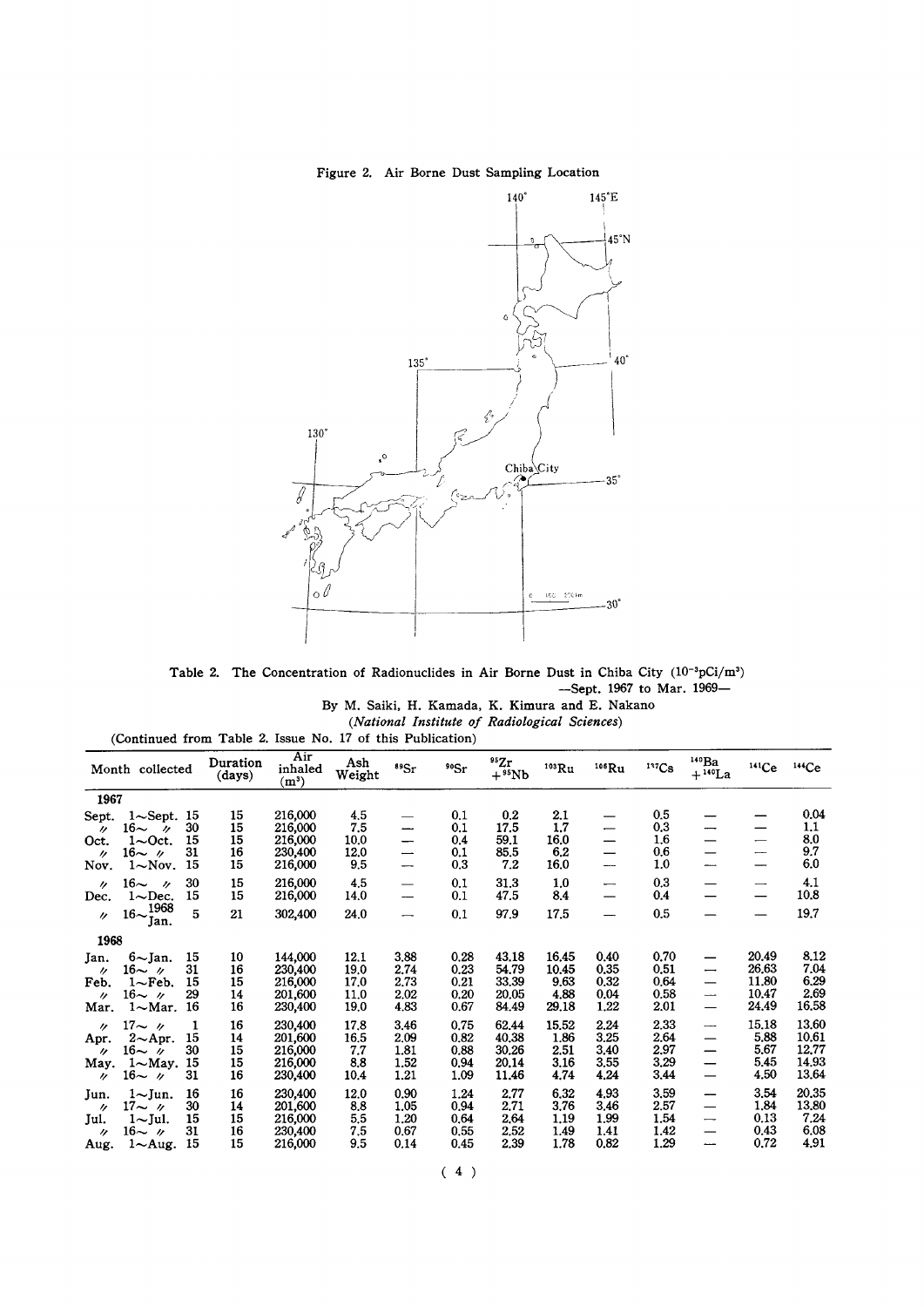|          | Month collected |    | Duration<br>(days) | Air<br>inhaled<br>$(m^3)$ | Ash<br>Weight | 89Sr                     | 90Sr | 95Zr<br>$+$ <sup>95</sup> Nb | <sup>103</sup> Ru | 106Ru | 137Cs | $140$ Ba<br>$+140$ La | 141Ce | 144Ce |
|----------|-----------------|----|--------------------|---------------------------|---------------|--------------------------|------|------------------------------|-------------------|-------|-------|-----------------------|-------|-------|
| $\prime$ | $16 \sim \nu$   | 31 | 16                 | 230,000                   | 9.5           | 0.89                     | 0.09 | 1.66                         | 0.90              | 0.45  | 0.37  | 2.78                  | 1.00  | 1.36  |
| Sept.    | $1 \sim$ Sept.  | 15 | 15                 | 216,000                   | 7.0           | 0.46                     | 0.41 | 1.56                         | 0.99              | 1.54  | 1.28  | —                     | 0.19  | 4.06  |
| n        | $16\sim \nu$    | 30 | 15                 | 216,000                   | 7.0           | 0.12                     | 0.24 | 7.70                         | 1.43              | 1.02  | 0.76  |                       | 0.48  | 2.65  |
| Oct.     | $1 \sim$ Oct.   | 15 | 15                 | 216,000                   | 7.5           | 0.12                     | 0.35 | 5.30                         | 0.41              | 1.71  | 1.10  |                       | 0.99  | 3.90  |
| IJ       | 16 $\sim v$     | 31 | 16                 | 230,400                   | 6,5           | 0.06                     | 0.27 | 2.40                         | 0.75              | 0.58  | 0.52  |                       | 0.47  | 1.87  |
| Nov.     | $1 \sim$ Nov.   | 15 | 15                 | 216,000                   | 7.0           | 0.56                     | 0.44 | 4.00                         | 0.12              | 0.58  | 1.13  |                       | 0.03  | 3.95  |
| n        | $16 \sim \nu$   | 30 | 15                 | 216.000                   | 18.0          | 0.72                     | 0.33 | 1.40                         | 0.99              | 0.25  | 0.72  |                       | 0.04  | 2.03  |
| Dec.     | $1 \sim$ Dec.   | 15 | 15                 | 216,000                   | 2.0           | 0.15                     | 0.12 | 0.77                         | 0.15              | 0.60  | 0.21  |                       | 0.31  | 0.60  |
| n        | 16 $\sim$ 1     | 31 | 16                 | 230,400                   | 8.5           | 0.01                     | 0.09 | 1.30                         | 0.64              | 0.11  | 0,40  |                       | 0.38  | 0.51  |
| 1969     |                 |    |                    |                           |               |                          |      |                              |                   |       |       |                       |       |       |
| Jan.     | $1 \sim$ Jan.   | 16 | 16                 | 230,400                   | 5.5           | 0.05                     | 0.01 | 0.43                         | 1.08              | 0.22  | 0.08  | —                     | 16.61 | 0.34  |
| $\prime$ | $17 \sim \nu$   | 31 | 15                 | 216,000                   | 6.0           | 0.45                     | 0.05 | 1.15                         | 3.02              | 0.50  | 0.17  | 2.57                  | 35,62 | 1.08  |
| Feb.     | $1 \sim$ Feb.   | 15 | 15                 | 216,000                   | 6.0           | 0.23                     | 0.03 | 0.96                         | 1.19              | 0.26  | 0.14  | 0.98                  | 13.59 | 0.66  |
| n        | 16 $\sim$ 1     | 28 | 13                 | 187,200                   | 4.0           |                          | —    | 0.84                         | ——                |       |       |                       |       |       |
| Mar.     | $1\sim$ Mar.    | 16 | 16                 | 230,400                   | 5,0           | $\overline{\phantom{0}}$ | –    | 1.56                         |                   |       |       |                       |       |       |
| n.       | $17 \sim \nu$   | 31 | 15                 | 216,000                   | 3.4           |                          |      | 1.01                         |                   |       |       |                       |       |       |

## Geographical Data

#### Strontium-90, Ruthenium-106, Cesium-137 and Cerium-144 in Soil

#### (National Institute of Radiological Sciences)

The concentrations of radionuclides in soil in Japan since 1963 have been determined in cooperation with 7 prefectural Public Health Laboratories on sampling.

Sampling locations were Tokyo, Niigata and Osaka prefecturs from 1964, and since 1965 Fukushima was added. Sampling sites are shown in Figure 3.

The purpose of this survey is to investigate the amount of ground deposit and leaching rates of radionuclides from soil to river.

Undisturbed and uncultivated soil up to the depth of 5 cm has been collected, and in addition since 1968 in Fukushima and Tokyo, the soil samples up to the depth of 20 cm were collected at the same sites to get information on the vertical distribution of radionuclides.

Strontium-90 contents in the samples were determined radiochemically by HASL NYO-4700 E-Sr-01-17-19 Soil (NaOH-HCl Method), and ruthenium-106, cesium-137 and cerium-144 were determined by Gamma-ray spectrometry.

The amounts of radionuclides deposited on ground are shown in Table 3.



Figure 3. Soil Sampling Locations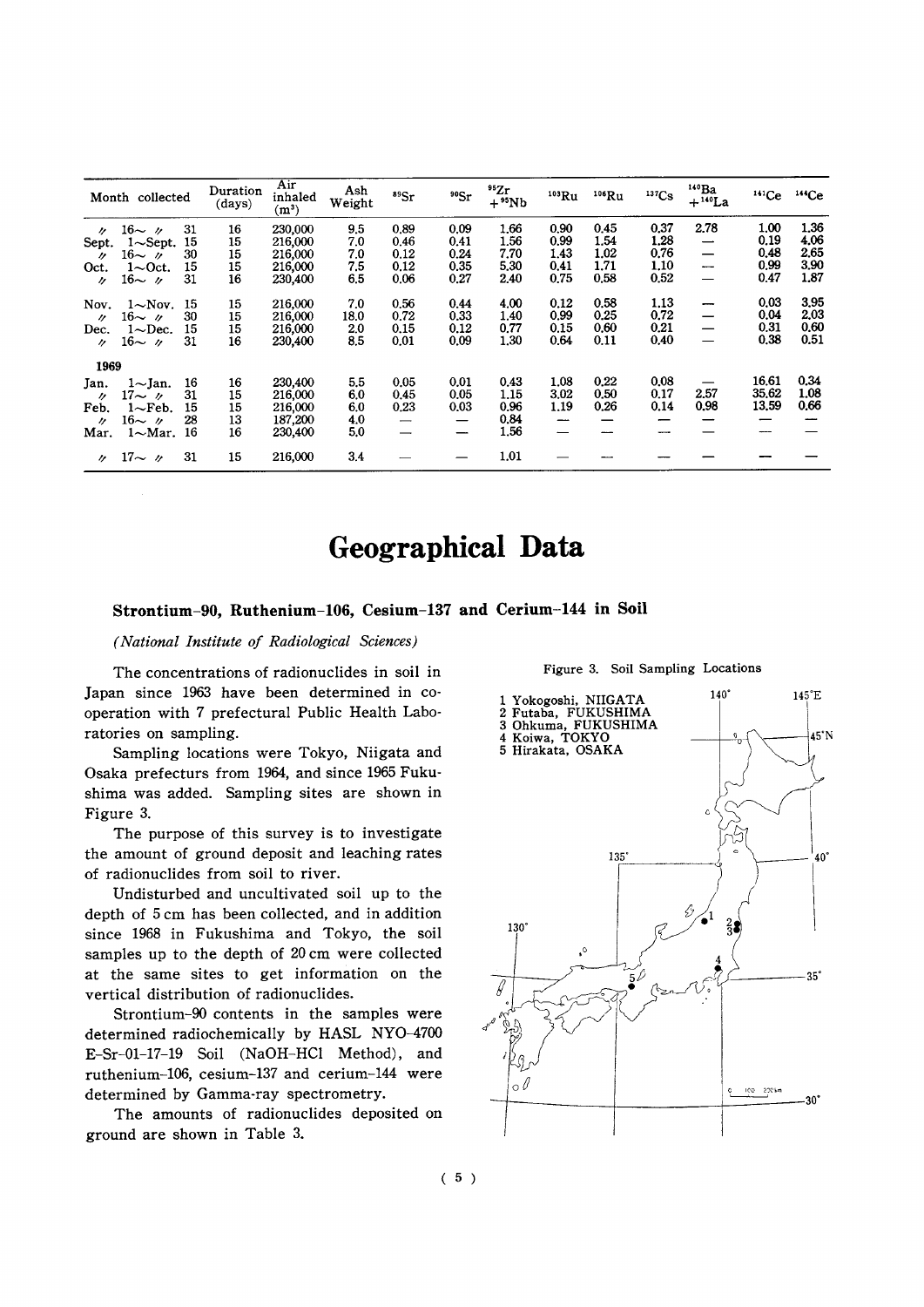|                    | Sampling      |               |        | 90Sr                |          | <sup>106</sup> Ru            |        | 137Cs               | 144Ce    |                     |
|--------------------|---------------|---------------|--------|---------------------|----------|------------------------------|--------|---------------------|----------|---------------------|
| Location           | Date          | Depth<br>(cm) | pCi/kg | mCi/km <sup>2</sup> |          | $pCi/kg$ mCi/km <sup>2</sup> | pCi/kg | mCi/km <sup>2</sup> | pCi/kg   | mCi/km <sup>2</sup> |
| Futaba, FUKUSHIMA  | 1968<br>Jul.  | $0 - 5$       | 370.8  | 22.6                | 11       |                              | 205    | 13                  | 302      | 19                  |
| "<br>II            | n             | $0 - 20$      | 119.6  | 33,9                | 11       |                              | 75     | 20                  | 93       | 26                  |
| Ohkuma, FUKUSHIMA  | $\prime$      | $0 - 5$       | 548.9  | 28.5                | 566      | 29                           | 686    | 37                  | 560      | 29                  |
| "<br>$\prime$      | $\prime$      | $0 - 20$      | 240.3  | 58.3                | 566      | 29                           | 193    | 48                  | 256      | 62                  |
| Ohkuma, FUKUSHIMA  | $\prime$      | $0\sim5$      | 323.0  | 18.7                | 0        | $\bf{0}$                     | 183    | 11                  | 674      | 39                  |
| IJ<br>"            | $\prime$      | $0 - 20$      | 225.4  | 48.2                | 0        | 0                            | 71     | 15                  | 302      | 80                  |
| Mean values of     |               |               |        |                     |          |                              |        |                     |          |                     |
| Futaba, FUKUSHIMA  | 1967<br>Dec.  | $0 - 5$       | 599.3  | 32.3                | 1621     | 90                           | 714    | 37                  | 18       |                     |
| $(1$ location)     | 1968<br>Jul.  | $0\sim5$      | 414.3  | 23.3                | 192      | 10                           | 358    | 20                  | 512      | 29                  |
| Ohkuma, FUKUSHIMA  | $\prime$      | $0 - 20$      | 195.1  | 46.8                | 192      | 10                           | 113    | 28                  | 217      | 56                  |
| (2 locations)      |               |               |        |                     |          |                              |        |                     |          |                     |
| Yokogoshi, NIIGATA | 1967<br>Dec.  | $0\sim5$      | 288.5  | 20.5                | 97       | 7                            | 328    | 23                  | $\bf{0}$ | $\Omega$            |
| Koiwa, TOKYO       | 1967<br>Dec.  | $0 - 5$       | 89.5   | 5.0                 | 46       | 3                            | 275    | 15                  | 14       |                     |
| "<br>IJ            | Aug. 1968     | $0 - 5$       | 81.6   | 5.0                 | 270      | 16                           | 274    | 16                  | 441      | 26                  |
| "<br>v             | 1968<br>Sept. | $0 - 20$      | 26.7   | 7.9                 | 79       | 23                           | 75     | 22                  | 105      | 31                  |
| Hirakata, OSAKA    | 1967<br>Dec.  | $0\sim5$      | 183.4  | 9.6                 | $\bf{0}$ | 0                            | 430    | 23                  | $\bf{0}$ | $\bf{0}$            |

Table 3. <sup>90</sup>Sr, <sup>106</sup>Ru, <sup>137</sup>Cs and <sup>144</sup>Ce in Soil By M. Saiki, H. Kamada and E. Nakano -Dec. 1967 to Sept. 1968-(National Institute of Radiological Sciences)

#### Strontium-90, Ruthenium-106, Cesium-137 and Cerium-144 in River Sediments

(National Institute of Radiological Sciences)

The quantity of radionuclides precipitated or deposited in river sediments since 1964, was determined.

The concentrations of radionuclides in the sediments of 3 river in Japan have been determined in co-operation with the prefectural Public Health Laboratories of Tokyo, Niigata and Osaka on Sampling.

Sampling locations are shown in Figure 4. Strontium-90 contents in the samples were determined radiochemically by HASL NYO-4700 E-Sr-01-17-19 soil (NaOH-HCL Method), ruthenium-106, cesium-137 and cerium-144 were made by Gammaray spectrometry.

The concentrations of strontium-90, ruthenium-106, cesium-137 and cerium-144 are shown in Table 4.



Figure 4. River Sediments Sampling Locations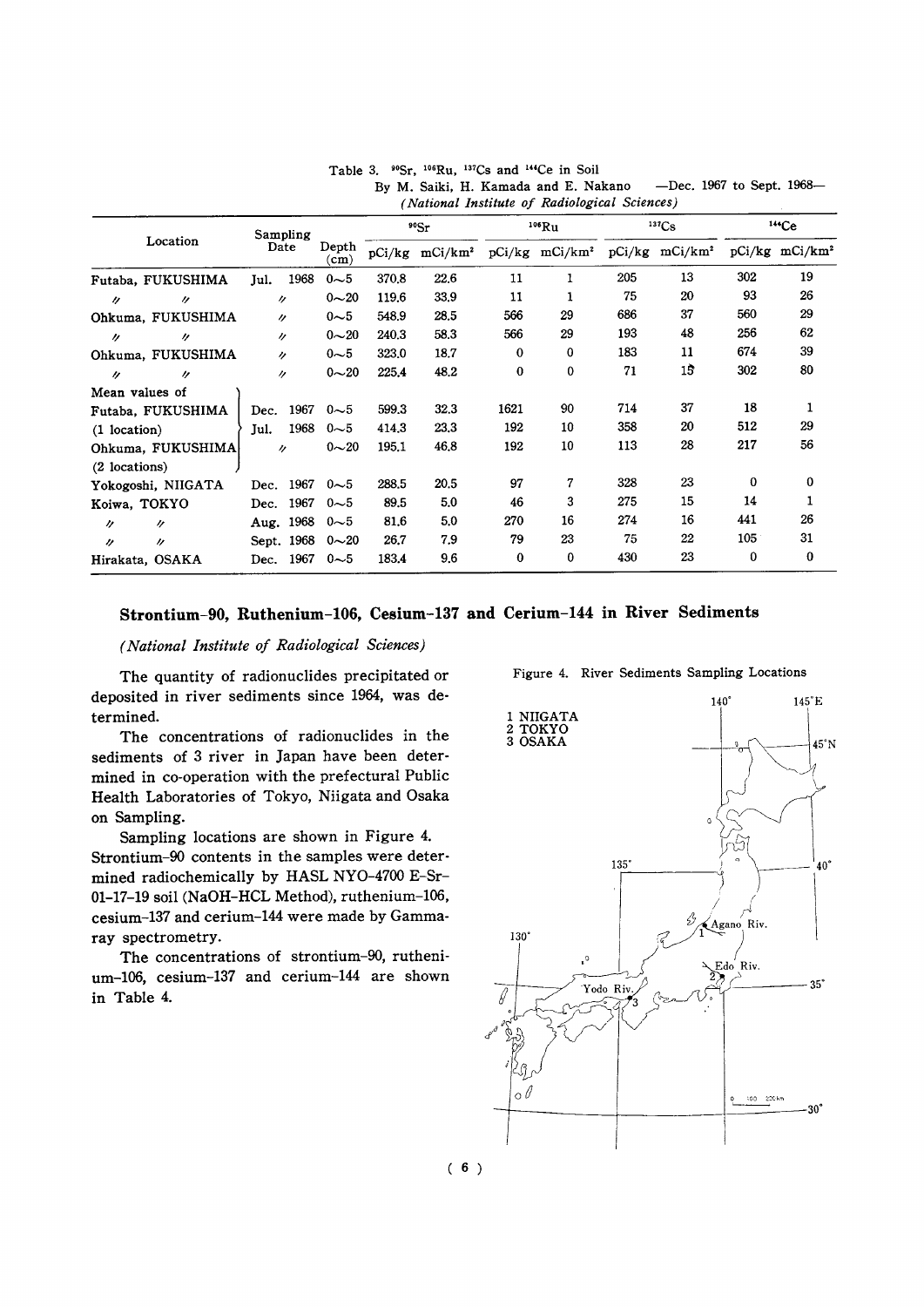| Sampling                                           |              | 90 <sub>ST</sub> | $106R_{11}$    | $137C_S$       | 144Ce          |
|----------------------------------------------------|--------------|------------------|----------------|----------------|----------------|
| Location                                           | Date         | $(m\mu Ci/kg)$   | $(m\mu Ci/kg)$ | $(m\mu Ci/kg)$ | $(m\mu Ci/kg)$ |
| Agano River (NIIGATA)                              | Dec. 1967    | 0.111            | 0.51           | 0.80           | 0.11           |
| $^{\prime\prime}$<br>$\prime$<br>$\prime$          | 1968<br>Jul. | 0.049            | 0.15           | 0.35           | 0.41           |
| $^{\prime\prime}$<br>$\prime$<br>$^{\prime\prime}$ | Dec. 1968    | 0.053            | 0.32           | 0.68           | 0.67           |
| Edo River (TOKYO)                                  | Dec. 1967    | 0.025            | 0.00           | 0.00           | 0.00           |
| IJ<br>n<br>$\prime$                                | 1968<br>Jul. | 0.090            | 0.20           | 0.29           | 0.33           |
| $\prime$<br>$\prime$<br>$^{\prime\prime}$          | Dec. 1968    | 0.056            | 0.03           | 0.12           | 0.22           |
| Yodo River (OSAKA)                                 | 1967<br>Dec. | 0.079            | 0.26           | 0.59           | 0.03           |
| $\prime$<br>V.<br>$^{\prime\prime}$                | 1968<br>Jul. | 0.043            | 0.30           | 0.15           | 0.72           |
| $^{\prime\prime}$<br>$^{\prime\prime}$<br>n        | 1968<br>Dec. | 0.013            | 0.27           | 0.27           | 0.43           |

|  | —Dec. 1967 to Dec. 1968—<br>Table 4. $\frac{90}{5}$ . $\frac{106}{10}$ Ru, $\frac{137}{5}$ Cs, and $\frac{144}{5}$ Ce in River Sediments |  |
|--|------------------------------------------------------------------------------------------------------------------------------------------|--|
|  | By M. Saiki, H. Kamada, S. Hirano, K. Kinjo and E. Nakano                                                                                |  |
|  | (National Institute of Radiological Sciences)                                                                                            |  |

Note: The above values, respectively indicate the mean values of the left side, center and right side in the sampling river.

### **Water Data**

#### Strontium-90, Ruthenium-106, Cesium-137 and Cerium-144

#### in Source Water and Treated Water

#### (National Institute of Radiological Sciences)

Since December 1961, the concentrations of strontium-90 and cesium-137 in city water in Japan have been determined in co-operation with 24 prefectural Public Health Laboratries.

From April 1963, sampling points have been selected in Tokyo, Niigata and Osaka prefectures. Sampling locations are shown in Figure 4.

The samples have been analyzed for strontium-90, ruthenium-106, cesium-137 and cerium-144. The analytical method is the same one mentioned in page 9, Issue No. 18 of this publication. The results obtained from August, 1967 to December, 1968 are shown in Table 5.

-Aug. 1967 to Dec. 1968-Table 5. <sup>90</sup>Sr, <sup>106</sup>Ru, <sup>137</sup>Cs and <sup>144</sup>Ce in Source Water and Treated Water By M. Saiki, H. Kamada, E. Nakano and K. Kinjo (National Institute of Radiological Sciences)

(Continued from Table 5, Issue No. 18 of this publication)

|                 |                   |           |                   | 90Sr  | 106Ru | 137Cs | 144Ce |  |
|-----------------|-------------------|-----------|-------------------|-------|-------|-------|-------|--|
| Location        | Source            | Type      | Date              | pCi/l |       |       |       |  |
| Niitsu, NIIGATA | Agano River       | <b>SW</b> | Aug. 1967         | 0.55  | 0.11  | 0.21  | 0.23  |  |
| IJ              | $^{\prime\prime}$ | TW        | $^{\prime\prime}$ | 0.44  | 0.09  | 0.17  | 0.19  |  |
| IJ              | 11                | S W       | 1967<br>Oct.      | 0.54  | 0.15  | 0.17  | 0.27  |  |
| "               | 11                | <b>TW</b> | IJ                | 0.54  | 0.08  | 0.15  | 0.26  |  |
| $\prime$        | $^{\prime\prime}$ | SW        | 1967<br>Dec.      | 0.68  | 0.06  | 0.15  | 0.22  |  |
| $\prime$        | "                 | <b>TW</b> | $^{\prime\prime}$ | 0.62  | 0.04  | 0.13  | 0.20  |  |
| n               | "                 | S W       | - 1968<br>Feb.    | 0.63  | 0.12  | 0.16  | 0.42  |  |
| IJ              | "                 | тw        |                   | 0.59  | 0.09  | 0.12  | 0.22  |  |
| "               | $^{\prime\prime}$ | S W       | 1968<br>Apr.      | 0.71  | 0.09  | 0.20  | 0.49  |  |
| n               | 11                | тw        | "                 | 0.52  | 0.07  | 0.10  | 0.18  |  |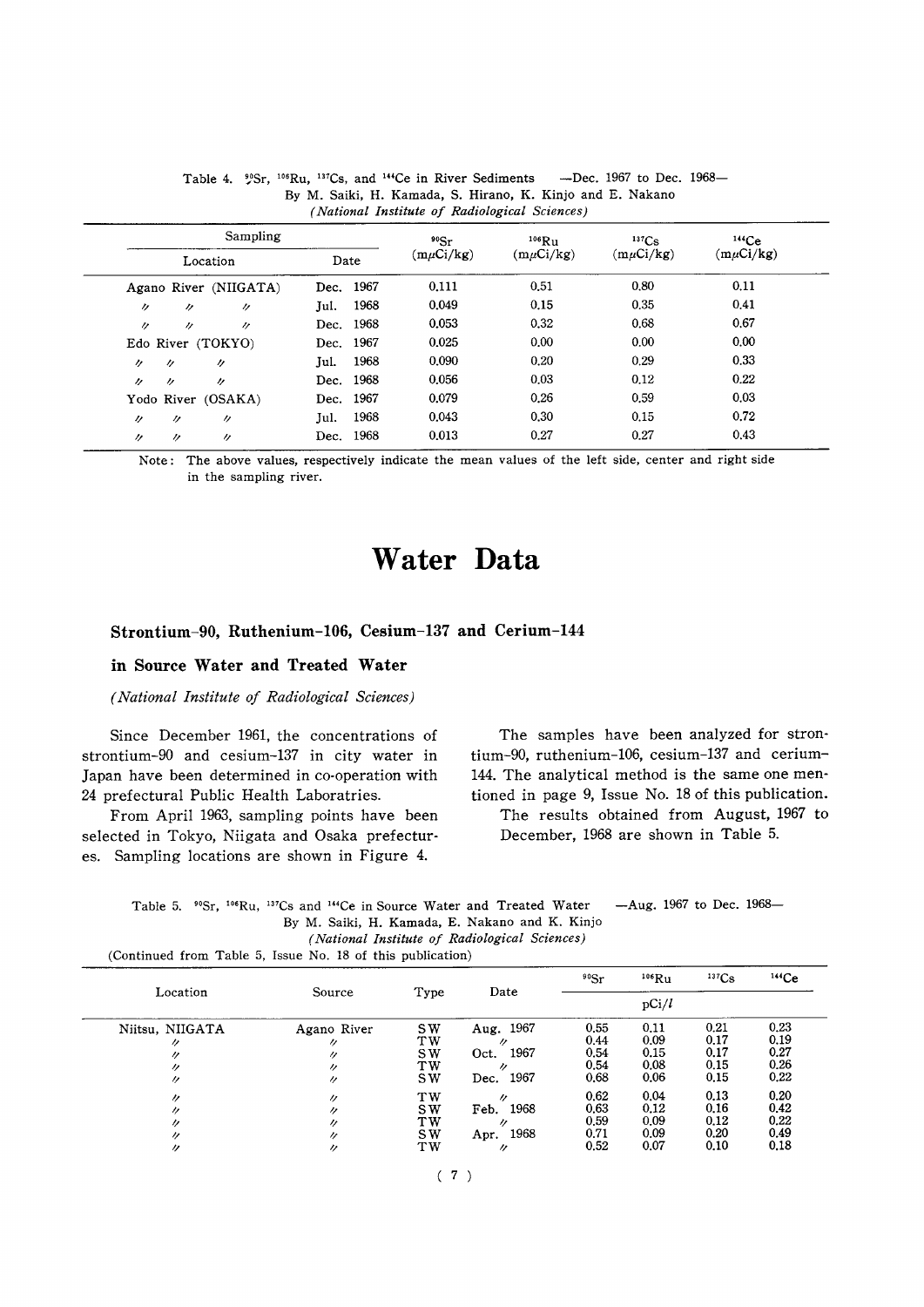|                               |                   |                                     |                   | 90Sr | $^{106}\mathrm{Ru}$ | 137C <sub>S</sub> | 144Ce            |
|-------------------------------|-------------------|-------------------------------------|-------------------|------|---------------------|-------------------|------------------|
| Location                      | Source            | Type                                | Date              |      | pCi/l               |                   |                  |
| $\prime$                      | $\prime\prime$    | SW                                  | June. 1968        | 0.57 | 0.09                | 0.20              | 0.64             |
| $\prime$                      | $\prime$          | TW                                  | $\prime\prime$    | 0.55 | 0.07                | 0.07              | 0.10             |
| n                             | 11                | $S\bar{W}$                          | Aug. 1968         | 0.64 | 0.04                | 0.10              | 0.33             |
| $\prime\prime$                | $^{\prime\prime}$ | <b>TW</b>                           |                   | 0.61 | 0.02                | 0.07              | 0.09             |
| 11                            | n                 | <b>SW</b>                           | Oct. $^{''}$ 1968 | 0.55 | 0.07                | 0.07              | 0.11             |
| $^{\prime\prime}$             | $^{\prime\prime}$ | TW                                  | $^{\prime\prime}$ | 0.54 | 0.07                | 0.05              | 0.03             |
| $^{\prime\prime}$             | $\prime$          | $\mathbf S$ W                       | Dec. 1968         | 0.49 | $0.03\,$            | 0.07              | 0.08             |
| n                             | n                 | TW                                  | $\prime$          | 0.47 | 0.02                | 0.04              | 0.03             |
| Kanamachi, TOKYO              | Edo River         | $S_{W}$                             | Aug. 1967         | 0.50 | 0.12                | 0.17              | 0.15             |
| 11                            | 11                | $\mathbf{TW}$                       | IJ                | 0.46 | 0.10                | 0.14              | 0.10             |
| $\prime\prime$                | $\prime$          | $\mathbf S$ W                       | Oct. 1967         | 0.43 | 0.17                | 0.14              | 0.12             |
| $^{\prime\prime}$             | $^{\prime\prime}$ | <b>TW</b>                           | $^{\prime\prime}$ | 0.41 | 0.05                | 0.13              | 0.10             |
| $\prime$                      | $^{\prime\prime}$ | S W                                 | Dec. 1967         | 0.46 | 0.33                | 0,12              | 0.13             |
| $\prime$                      | $\prime$          | TW                                  | IJ                | 0.46 | 0.10                | 0.12              | 0.11             |
| "                             | $\prime$          | SW                                  | Feb. 1968         | 0.59 | 0.05                | 0.12              | 0.10             |
| IJ                            | 11                | <b>TW</b>                           | $^{\prime\prime}$ | 0.48 | 0.03                | 0.10              | 0.07             |
| "                             | $^{\prime\prime}$ | SW                                  | Apr. 1968         | 0.48 | 0.05                | 0.10              | 0.10             |
| $^{\prime\prime}$             | "                 | $\rm{TW}$                           | $\prime\prime$    | 0.21 | $0.04\,$            | 0.08              | 0.00             |
| $\prime$                      | $\prime$          | SW                                  | Jun. 1968         | 0.45 | 0.10                | 0.12              | 0.12             |
| $\prime$                      | 11                | TW                                  | $^{\prime\prime}$ | 0.43 | 0.06                | 0.10              | 0.03             |
| $^{\prime\prime}$             | $\prime$          | $\overline{\mathbf{S}}\mathbf{W}$   | Aug. 1968         | 0.45 | $0.07\,$            | 0.08              | 0.49             |
| $^{\prime\prime}$             | $\prime$          | $\rm{TW}$                           | $^{\prime\prime}$ | 0.42 | 0.04                | 0.07              | 0.00             |
| 11                            | $\prime$          | $\mathbf S$ W                       | Oct. 1968         | 0.41 | 0.05                | 0.06              | $0.07\,$         |
| 11                            | $\prime$          | <b>TW</b>                           | n                 | 0.39 | 0.05                | 0.06              | 0.06             |
| $\prime$                      | $\prime$          | $\mathbf S$ W                       | Dec. 1968         | 0.33 | 0.03                | 0.05              | 0.00             |
| $^{\prime\prime}$             | ı,                | TW                                  | $^{\prime\prime}$ | 0.33 | 0.03                | 0.04              | 0.00             |
| Moriguchi, OSAKA              | Yodo River        | <b>SW</b>                           | Aug. 1967         | 0.64 | 0.05                | 0.15              | 0.29             |
| "                             | $\prime$          | TW                                  | $\prime\prime$    | 0.63 | 0.04                | 0.15              | 0.14             |
| $\prime$                      | $\prime$          | $\overline{\mathbf{s}}\,\mathbf{w}$ | Oct. 1967         | 0.64 | $0.07\,$            | 0.19              | 0.14             |
| "                             | $\prime$          | <b>TW</b>                           | $\prime$          | 0.61 | 0.03                | 0.16              | 0.10             |
| $\prime$                      | 11                | SW <sub></sub>                      | Dec. 1967         | 0.64 | 0.06                | 0.14              | 0.13             |
| 11                            | $^{\prime\prime}$ | $\rm{TW}$                           | $\prime$          | 0.61 | 0.02                | 0.13              | 0.08             |
| 〃                             | $\prime$          | $S_{W}$                             | Feb. 1968         | 0.68 | 0.04                | 0.11              | 0.24             |
| $\prime\prime$                | $^{\prime\prime}$ | TW                                  | $\prime$          | 0.58 | 0.03                | 0.09              | 0.14             |
| $^{\prime\prime}$             | $\prime$          | $\overline{\mathbf{S}}\,\mathbf{W}$ | Apr. 1968         | 0.70 | $\rm 0.08$          | 0.17              | 0.31             |
| $\prime$                      | $^{\prime\prime}$ | $\mathbf{TW}$                       | $\prime$          | 0.53 | 0.06                | 0.08              | 0.03             |
| $\prime$                      | $\prime\prime$    | $\mathbf S$ W                       | Jun. 1968         | 0.74 | 0.22                | 0.20              | 0.84             |
| $^{\prime\prime}$             | $\prime$          | <b>TW</b>                           | $^{\prime\prime}$ | 0.66 | 0.11                | 0.13              | 0.11             |
| $\prime\prime$                | $^{\prime\prime}$ | $S\bar{W}$                          | Aug. 1968         | 0.59 | 0.08                | 0.22              | 0.24             |
| $\prime\prime$                | $^{\prime\prime}$ | TW                                  | $\prime$          | 0.47 | 0.04                | 0.05              | 0.23             |
| 11                            | $\prime$          | $S\bar{W}$                          | 1968<br>Oct.      | 0.64 | 0.23                | 0.04              | 0.07             |
|                               | $^{\prime\prime}$ | $\rm{TW}$                           | Oct. 1968         | 0.57 | 0.00                | 0.04              | 0.00             |
|                               |                   |                                     |                   |      |                     |                   |                  |
| $^{\prime\prime}$<br>$\prime$ | $^{\prime\prime}$ | $\mathbf S$ W                       | Dec. 1968         | 0.50 | 0.07                | 0.06<br>0.03      | 0.12<br>$0.01\,$ |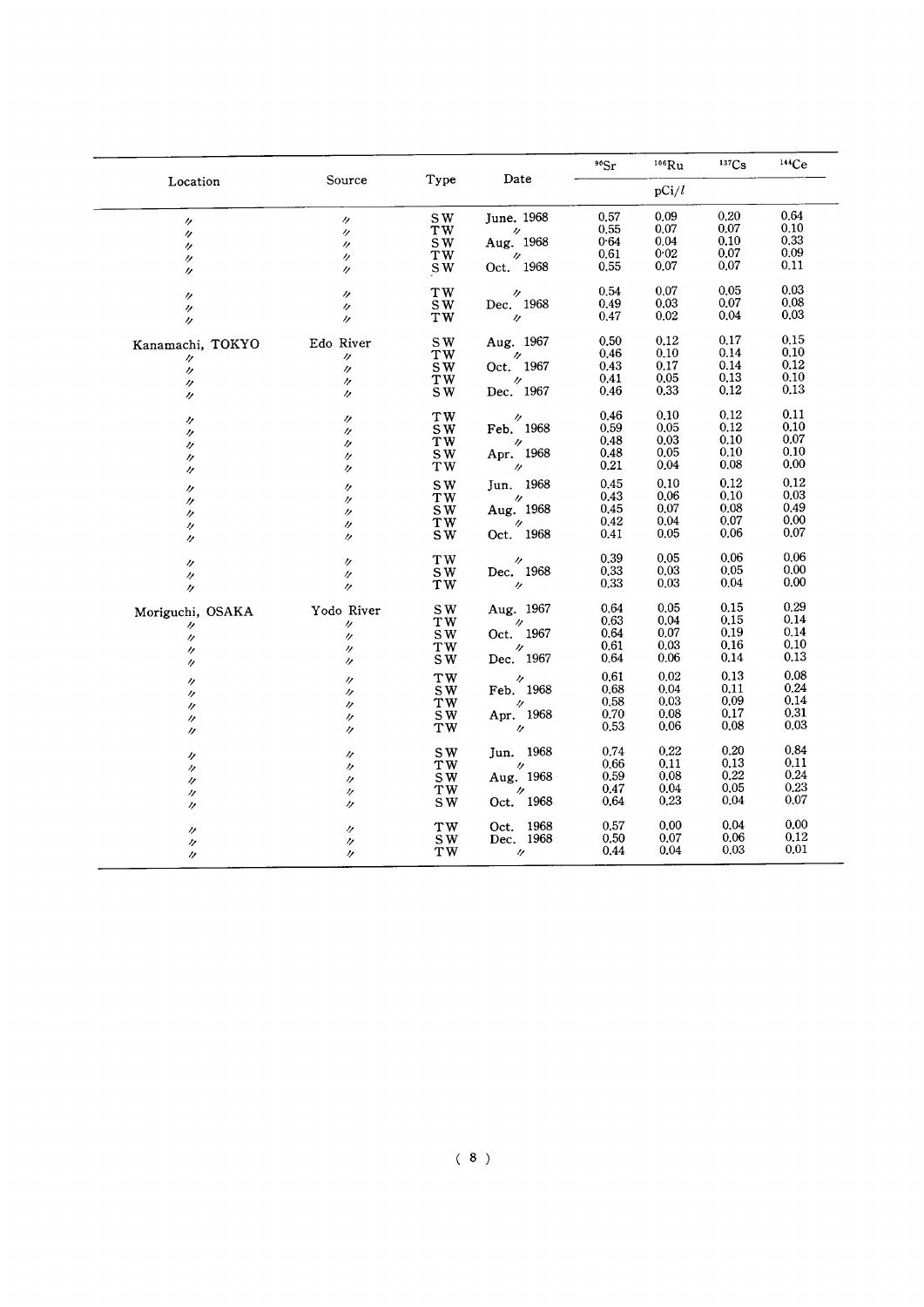## Dietary Data

#### Strontium-90 and Cesium-137 in Rice

(National Institute of Agricultural Sciences, Institute of Public Health)

Strontium-90 content in rice has been determined at the National Institute of Agricultural Sciences since 1957, and cesium-137 content in rice since 1961 in co-operation with the Institute of Public Health.

All rice samples are collected at, and sent from national and prefectural agricultural experimental stations, covering all important agricultural areas throughout Japan. Sampling locations are shown in figure 5.

The samples are chosen as representative of agricultural conditions, including soil type, crop variety, fertilizer application and harvest time.

The analytical procedure applied is the same as described on page 14, Issue No. 3, of this publication.

The results obtained in 1967 are shown in Tables 6 and 7. The annual average of strontium-90 and cesium-137 contents during the period 1957 to 1967 is shown in Figure 6.

Figure 5. Rice Sampling Locations

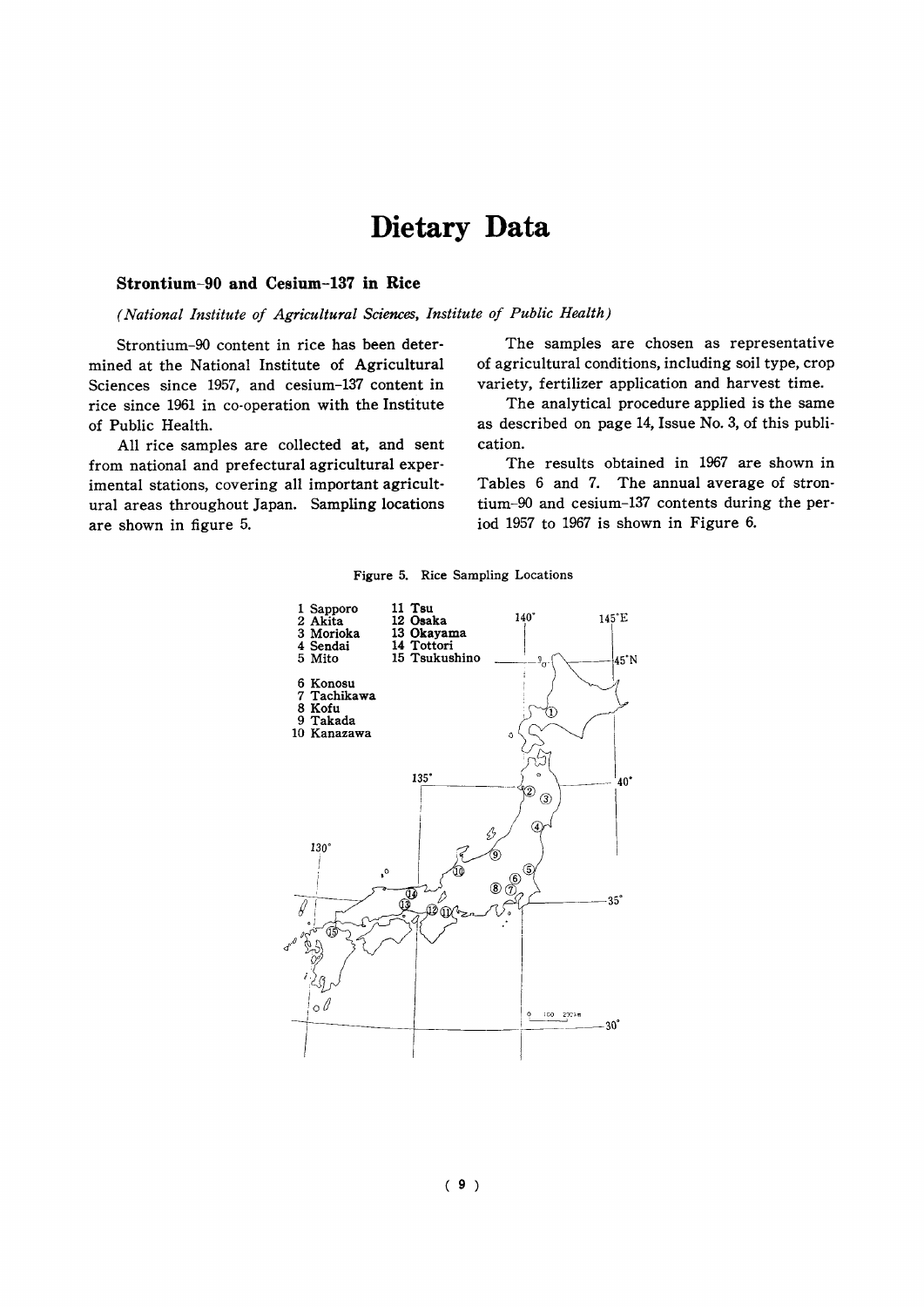#### Table 6. 90Sr in Rice  $-1967-$ By H. Kobayashi and M. Ishikawa

(National Institute of Agricultural Sciences)

(Continued from Table 1, Issue No. 18, of this publication)

| Location            | Month harvested   |           | Brown Rice |       |         | Polished Rice    |       |  |  |
|---------------------|-------------------|-----------|------------|-------|---------|------------------|-------|--|--|
|                     |                   | $g$ Ca/kg | pCi/kg     | S. U. | g Ca/kg | pCi/kg           | S. U. |  |  |
| 1967                |                   |           |            |       |         |                  |       |  |  |
| Sapporo, HOKKAIDO   | Oct               | 0.131     | 9.1        | 69    | 0.046   | 1.1              | 24    |  |  |
| Akita. AKITA        | Oct               | 0.131     | 13.0       | 99    | 0.040   | 5.1              | 128   |  |  |
| Morioka, IWATE      | Sept              | 0.181     | 7.9        | 44    | 0.055   | 1.2              | 21    |  |  |
| Sendai, MIYAGI      | Sept              | 0.135     | 9,1        | 67    | 0.023   | 0.6              | 26    |  |  |
| Mito, IBARAKI       | $^{\prime\prime}$ | 0.100     | 7.0        | 70    | 0.082   | 1.2              | 15    |  |  |
| Konosu, SAITAMA     | Oct               | 0.090     | 8.2        | 91    | 0.048   | 1.4              | 29    |  |  |
| Tachikawa, TOKYO    | "                 | 0.161     | 5.1        | 32    | 0.030   | 0.7              | 24    |  |  |
| Kofu, YAMANASHI     | "                 | 0.181     | 5.7        | 31    | 0.072   | 0.4              | 5     |  |  |
| Takada, NIIGATA     | Sept              | 0.131     | 12.4       | 95    | 0.046   | 3.5              | 76    |  |  |
| Kanazawa, ISHIKAWA  | "                 | 0.117     | 11.5       | 98    | 0.031   | 2.4              | 77    |  |  |
| Tsu, MIE            | $^{\prime\prime}$ | 0.111     | 2.1        | 19    | 0.046   | $1.4\phantom{0}$ | 30    |  |  |
| Osaka, OSAKA        | Nov               | 0.131     | 7.9        | 60    | 0.068   | 0.8              | 12    |  |  |
| Okayama, OKAYAMA    | $^{\prime\prime}$ | 0.181     | 5.1        | 28    | 0.080   | 1.9              | 24    |  |  |
| Tottori, TOTTORI    | Oct.              | 0.101     | 9.9        | 98    | 0.053   | 1.4              | 27    |  |  |
| Tsukushino, FUKUOKA | Nov               | 0.161     | 9.4        | 60    | 0.055   | 1.1              | 21    |  |  |
| Average for year    |                   | 0.136     | 8.2        | 64    | 0.052   | 1.6              | 36    |  |  |

 $-1967-$ Table 7. <sup>137</sup>Cs in Rice By H.Kobayashi and A. Tsumura (National Institute of Agricultural (Sciences By N. Yamagata

#### (Institute of Public Health) (Continued from Table 2. Issue No. 18, of this publication)

| Location            | Month<br>harvested | Polished Rice |               |             |  |  |  |
|---------------------|--------------------|---------------|---------------|-------------|--|--|--|
|                     |                    | g K/kg        | $pCi/kg$ C.U. |             |  |  |  |
| 1967                |                    |               |               |             |  |  |  |
| Sapporo, HOKKAIDO   | Oct                | 0.91          | 20.0          | 22          |  |  |  |
| Akita, AKITA        | Oct                | 0.82          | 17.1          | 21          |  |  |  |
| Morioka, IWATA      | Sept               | 1.01          | 18.3          | 18          |  |  |  |
| Sendai, MIYAGI      | Sept               | 0.56          | 11.4          | 20          |  |  |  |
| Mito, IBARAKI       | $^{\prime\prime}$  | 1.01          | 9.3           | 9           |  |  |  |
| Tachikawa, TOKYO    | Oct                | 0.73          | 7,7           | 11          |  |  |  |
| Kofu, YAMANASHI     | "                  | 1.05          | 12.8          | 12          |  |  |  |
| Takada, NIIGATA     | Sept               | 0.93          | 17.9          | 19          |  |  |  |
| Kanazawa. ISHIKAWA  | 11                 | 0.84          | 18.8          | 22          |  |  |  |
| Tsu, MIE            | 11                 | 0.71          | 7.7           | 11          |  |  |  |
| Osaka, OSAKA        | Nov                | 1.04          | 7.6           |             |  |  |  |
| Okavama, OKAYAMA    | 11                 | 1.31          | 6.7           | 7<br>5<br>9 |  |  |  |
| Tsukushino, FUKUOKA | 11                 | 0.83          | 7.5           |             |  |  |  |
| Arerage for year    |                    | 0.90          | 12.5          | 14          |  |  |  |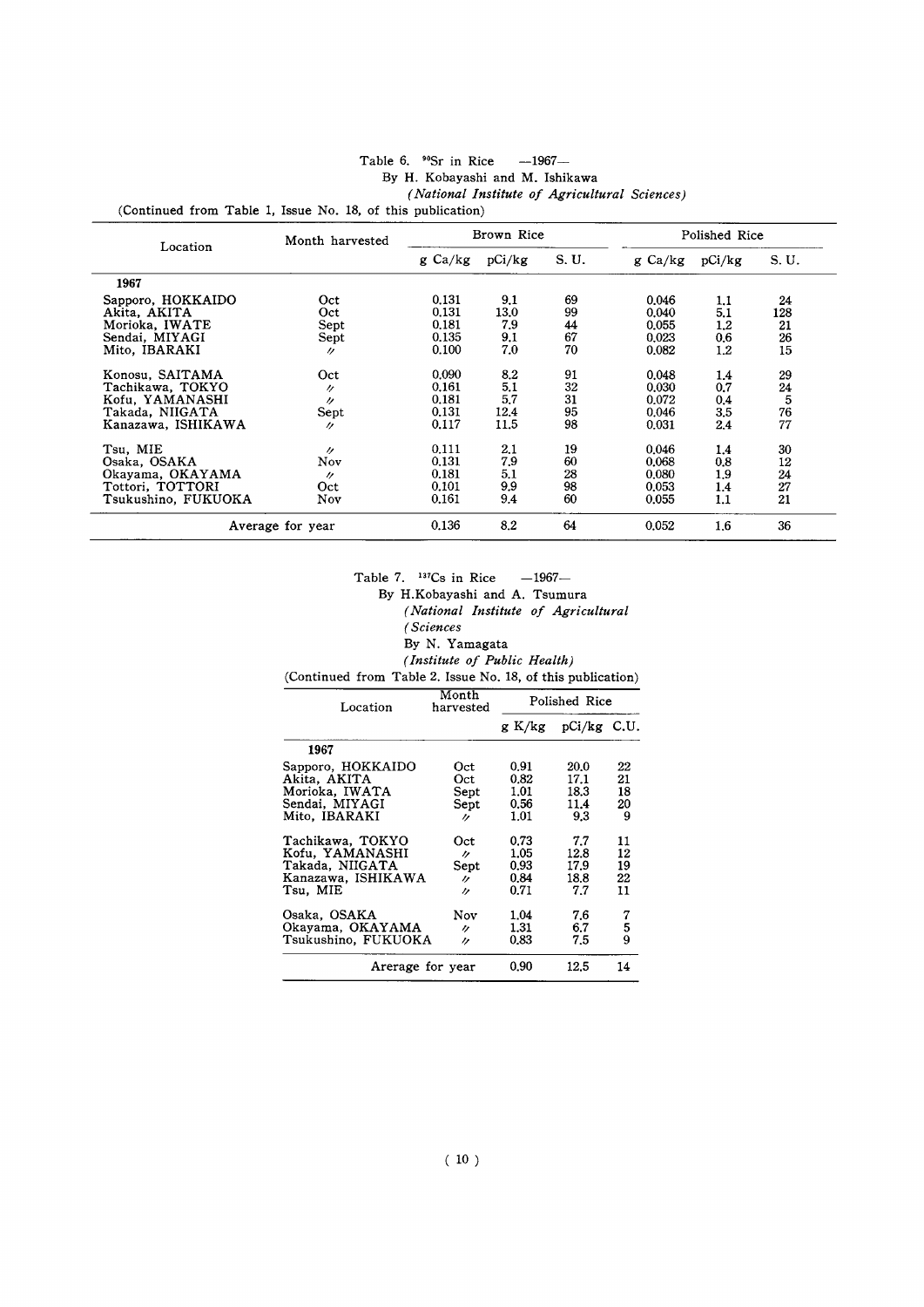

#### Strontium-90 in Wheat

#### (National Institute of Agricultural Sciences)

Strontium-90 content in wheat has been determined at the National Institute of Agricultural Sciences since 1957. All wheat samples are collected at, and sent from national and prefectural experimental stations, covering all important areas of agriculture throughout Japan.

Sampling locations are shown in Figure 7. The samples are chosen as representative of agricultural conditions, including soil type, crop variety, fertilizer application and harvest time.

The analytical method applied is the same one with that shown on page 15, Issue No. 6 of this publication.

The analytical results in 1968 are shown in Table 8. The yearly average of strontium-90 content during the period from 1957 to 1968 is shown in figure 8.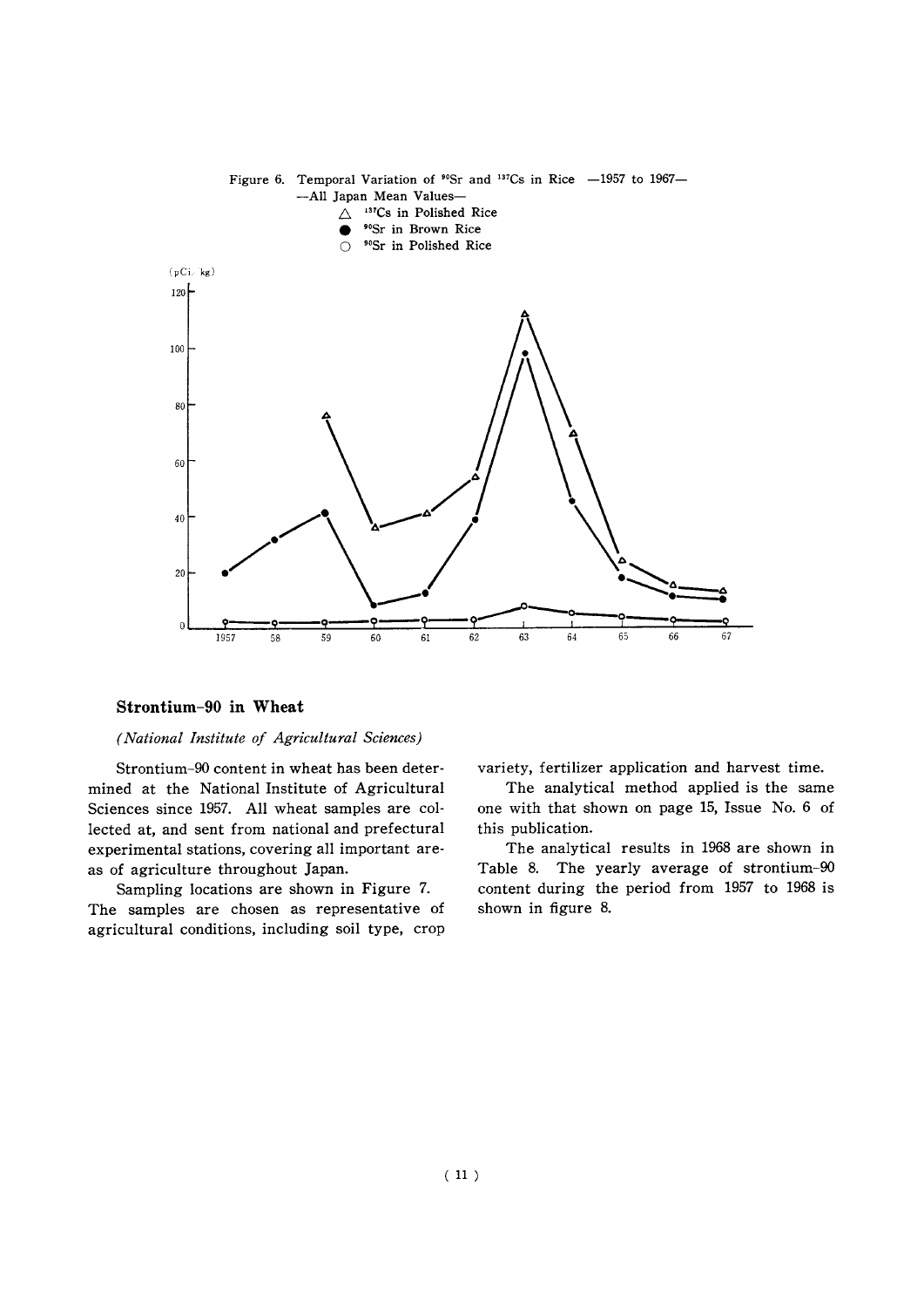#### Figure 7. Wheat Sampling Locations



|                                                             | (National Institute of Agricultural Sciences) |                  |      |            |
|-------------------------------------------------------------|-----------------------------------------------|------------------|------|------------|
| (Continued from Table 3, Issue No. 18, of this publication) |                                               |                  |      |            |
| Location                                                    | Month<br>harvested                            | $g$ Ca/kg pCi/kg |      | S.U.       |
| 1968                                                        |                                               |                  |      |            |
| Sapporo, HOKKAIDO                                           | Aug                                           | 0.382            | 5.6  | 15         |
| Akita. AKITA                                                | July                                          | 0.422            | 84.2 | <b>200</b> |
| Morioka. IWATE                                              | $\prime$                                      | 0.552            | 24.3 | 44         |
| Iwanuma, MIYAGI                                             | June                                          | 0.217            | 17.7 | 82         |
| Nagaoka, NIIGATA                                            | July                                          | 0.241            | 19.7 | 82         |
| Mito, IBARAKI                                               | n                                             | 0.307            | 13.2 | 43         |
| Kitamoto, SAITAMA                                           | June                                          | 0.325            | 28.6 | 75         |
| Tachikawa, TOKYO                                            | "                                             | 0.422            | 26.5 | 63         |
| Kofu. YAMANASHI                                             | $\prime$                                      | 0.362            | 9.6  | 27         |
| Osaka. OSAKA                                                | "                                             | 0.225            | 8.2  | 36         |
| Okayama, OKAYAMA                                            | n                                             | 0.297            | 17.9 | 60         |
| Amagi, FUKUOKA                                              | n                                             | 0.211            | 33.6 | 159        |
| Average for year                                            |                                               | 0.330            | 24.1 | 74         |

Figure 8. Temporal Variation of  $^{90}Sr$  in Wheat  $-1957$  to 1968--All Japan Mean Values-





#### Table 8. <sup>90</sup>Sr in Wheat  $-1968-$ By H. Kobayshi and M. Ishikawa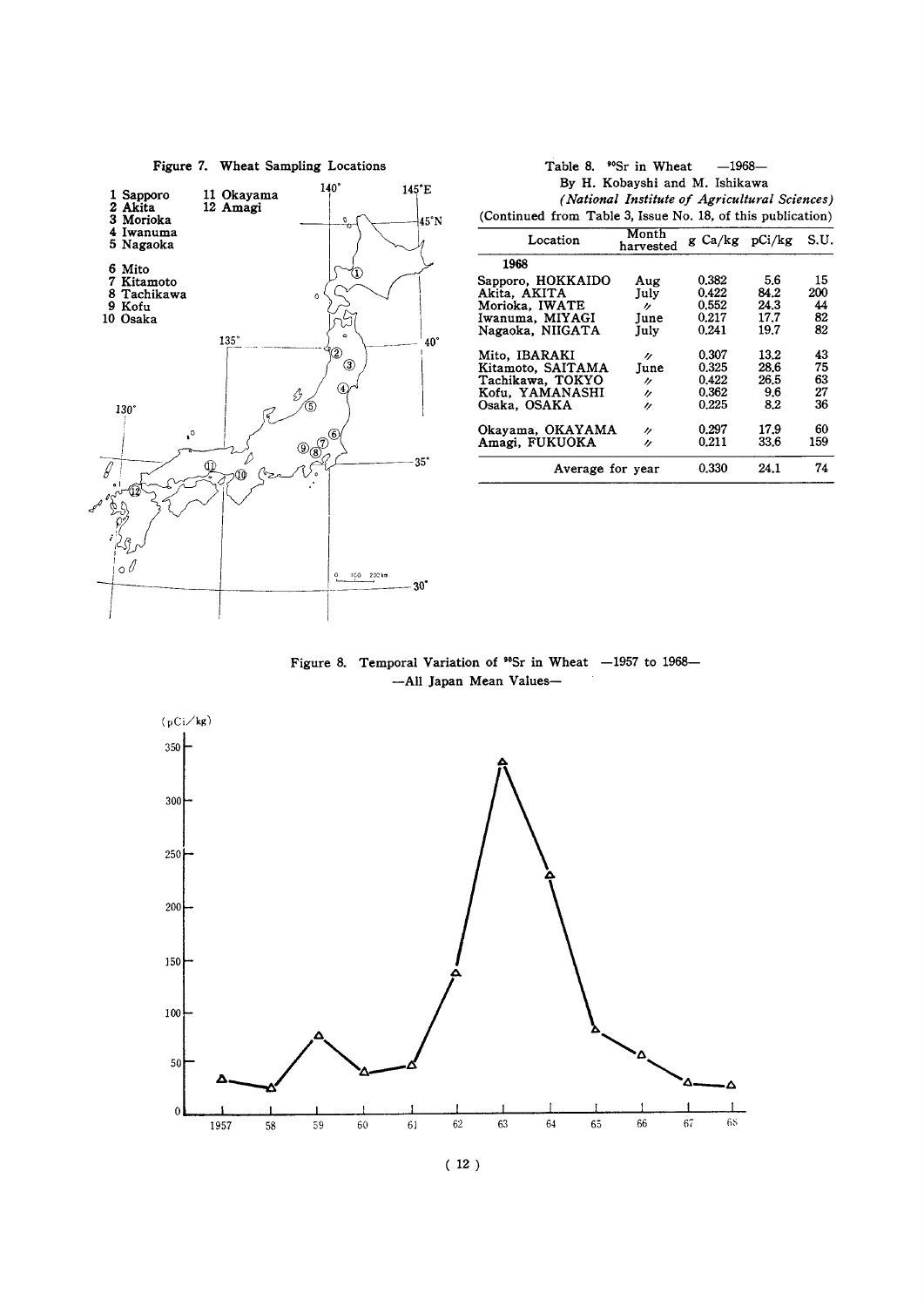# DATA OF THE EIGHTH NUCLEAR TEST OF THE PEOPLE'S **REPUBLIC OF CHINA**

# Meteorological Data

#### Gross Beta-radioactivity in Rain and Dry Fallout

(Meteorological Agency)

Since 1955, the Meteorological Agency has measured gross beta-activity in rain and dry fallout at local weather station. The network of 13 stations are shown in Figure 9. The rain samples were collected by the same method mentioned in the explanation on Page 2, Issue No. 5 of this publication series.

The eighth nuclear detonation of the People's Republic of China was carried out on the 27th December, 1968 according to the news reporting. Results obtained during the period from the 23rd December, 1968 to the 13th January, 1969 are shown in Tables 9 and 10. The radioactivity of the rain water samples were measured 6 hours after sampling and that of the dust samples 20 hours after sampling.

The eighth test area is believed to be in the neighborhood of Lake Lop Nor, (40°N, 90°E), about 4.000 km west-northwest of Japan.

Now in Japan, abnormal micro-barographic record was distinctly observed. These records are shown in Table 11 and Figure 10.

The meteorological trajectory shown in Figure 11, estimates that the radioactive debris emitted into the troposphere first passed about 10 km of altitued (300 mb level) in the northern part of Japan one day after the explosion date. Both radioactivity in rain and suspended dust near the ground in this test were generally normal in these period.



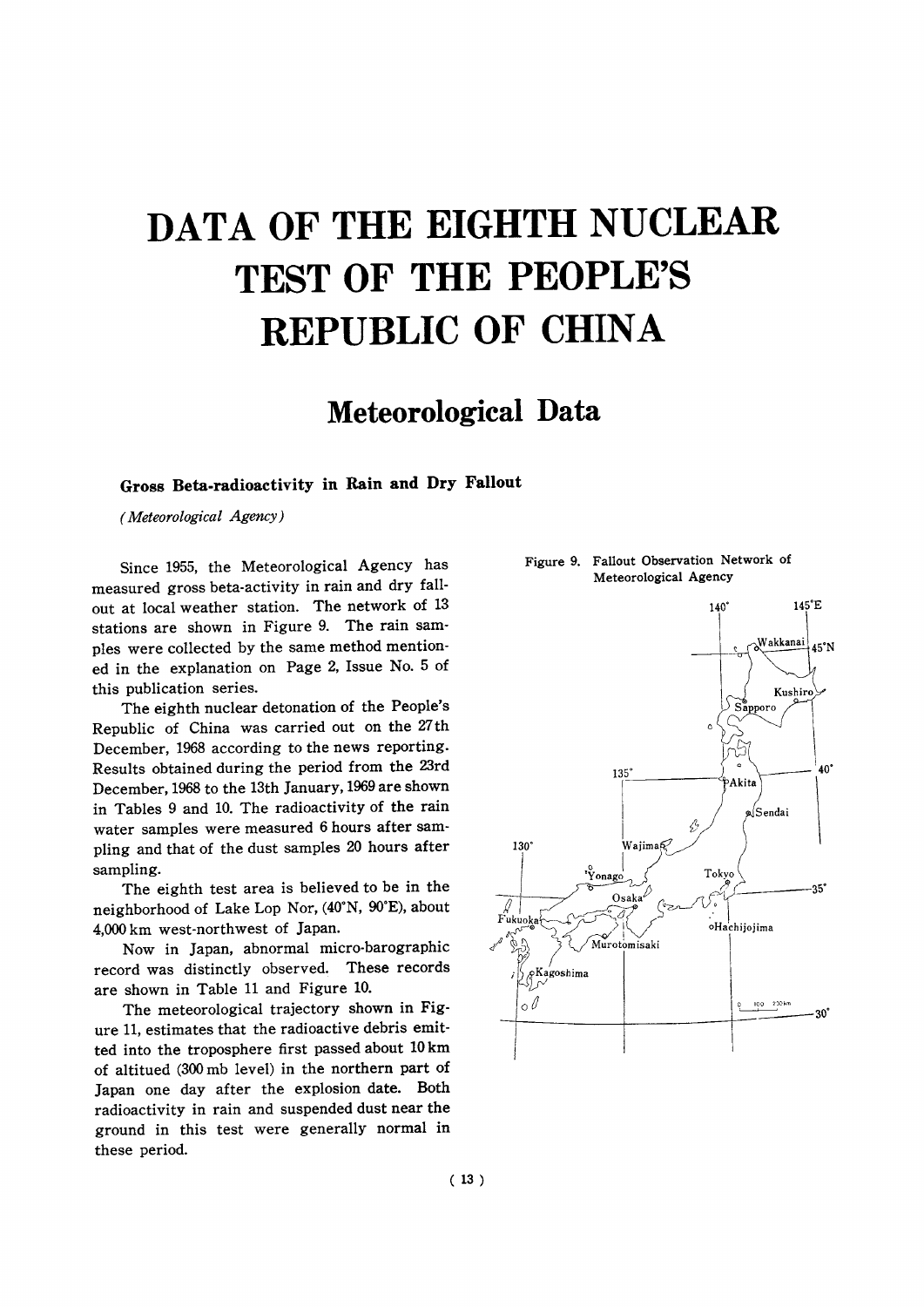| Date                                                                                                                    | Dec. 1968                                 |                             |                                           |                                           |                                           |                                           |                  |                                           |                                           |                           | Jan. 1969                                                                                                    |
|-------------------------------------------------------------------------------------------------------------------------|-------------------------------------------|-----------------------------|-------------------------------------------|-------------------------------------------|-------------------------------------------|-------------------------------------------|------------------|-------------------------------------------|-------------------------------------------|---------------------------|--------------------------------------------------------------------------------------------------------------|
| Station                                                                                                                 | $23\,$                                    | 24                          | $25\,$                                    | ${\bf 26}$                                | ${\bf 27}$                                | ${\bf 28}$                                | $29\,$           | 30                                        | 31                                        | $\mathbf 1$               | $\overline{2}$                                                                                               |
| Wakkanai                                                                                                                | 0.5<br>0.8                                | 0.1<br>0.3                  |                                           | $0.2\,$<br>$2.2\,$                        | 0.1<br>0.4                                | 0.0<br>0.0                                | 0.0<br>0.0       | 0.0<br>0.0                                | $0.1\,$<br>0.3                            |                           |                                                                                                              |
| $^{\prime\prime}$<br>Sapporo                                                                                            | 0.1                                       | 0.0                         | 0.1                                       | 0.0                                       |                                           |                                           |                  | 0.0                                       |                                           |                           |                                                                                                              |
| ŋ.                                                                                                                      | 0.5<br>$0.0\,$                            | $0.0\,$                     | $0.3\,$                                   | 0.0<br>0.0                                |                                           |                                           |                  | 0.0                                       |                                           |                           |                                                                                                              |
| Kushiro<br>$^{\prime\prime}$                                                                                            | 0.0                                       |                             |                                           | 0.0                                       |                                           |                                           |                  |                                           |                                           |                           |                                                                                                              |
| Sendai<br>$\prime\prime$                                                                                                | 0.0<br>0.0                                |                             | $0.0\,$<br>0.0                            |                                           |                                           |                                           |                  | 0.0<br>$0.0\,$                            |                                           |                           |                                                                                                              |
| Akita                                                                                                                   | 0.0<br>$0.0\,$                            | 0.1<br>0,6                  |                                           | 0.1<br>0.8                                |                                           | 0.0<br>$0.0\,$                            | 0.0<br>0.0       | 0.1<br>$0.3\,$                            | $0.2\,$<br>0.4                            |                           |                                                                                                              |
| $^{\prime\prime}$<br>Tokyo<br>$\prime\prime$                                                                            | 0.0<br>0.0                                |                             |                                           |                                           |                                           |                                           |                  |                                           |                                           |                           |                                                                                                              |
| Wajima<br>n                                                                                                             | 0.0<br>0.0                                | 0.1<br>2,9                  | 0.3<br>0.6                                | 0.1<br>0.6                                | 0.1<br>$\mathbf{1}$                       | 0.0<br>0.0                                | 0.1<br>0.2       | $\begin{array}{c} 0.1 \\ 0.2 \end{array}$ | 0.1<br>0.7                                | 0.1<br>$\mathbf{1}$       | $0.0\,$<br>0.0                                                                                               |
| Hachijojima                                                                                                             |                                           |                             |                                           |                                           | 0.0                                       | 0.0                                       |                  |                                           |                                           |                           |                                                                                                              |
| n<br>Osaka                                                                                                              |                                           |                             |                                           |                                           | 0.0                                       | 0,0                                       |                  |                                           |                                           |                           |                                                                                                              |
| $\prime\prime$<br>Yonago                                                                                                | 0.1                                       | $\rm 0.2$                   | 0.1                                       | 0.3                                       | 0.1                                       | 0.1                                       |                  |                                           |                                           | 0.1                       |                                                                                                              |
| $^{\prime\prime}$                                                                                                       | 1.1                                       | $0.4\,$                     | $0.2\,$                                   | 0.4                                       | $1.2\,$                                   | 0.4                                       |                  |                                           |                                           | 0.9                       |                                                                                                              |
| Murotomisaki<br>$\prime\prime$                                                                                          |                                           |                             |                                           |                                           |                                           |                                           |                  |                                           |                                           |                           |                                                                                                              |
| Fukuoka<br>$^{\prime\prime}$                                                                                            | 0.1<br>0.3                                | $\mathbf{0.2}$<br>0.7       | $0.3\,$<br>0.3                            | 0.1<br>0.4                                | 0.0<br>0.0                                |                                           |                  |                                           |                                           |                           |                                                                                                              |
| Kagoshima                                                                                                               |                                           |                             |                                           |                                           |                                           |                                           |                  | 0.0<br>0.0                                |                                           |                           | 0.0<br>0.0                                                                                                   |
| $^{\prime\prime}$                                                                                                       |                                           |                             |                                           |                                           |                                           |                                           |                  |                                           |                                           |                           |                                                                                                              |
| Date<br>Station                                                                                                         | Jan. 1969<br>$\boldsymbol{3}$             | $\overline{\mathbf{4}}$     | 5                                         | $\bf 6$                                   | $\pmb{7}$                                 | $\bf8$                                    | $\boldsymbol{9}$ | ${\bf 10}$                                | $11\,$                                    | $12\,$                    | 13                                                                                                           |
| Wakkanai                                                                                                                |                                           |                             |                                           | $0.0\,$                                   | $0.7\,$                                   | 0.0                                       | $0.0\,$          | 0.0                                       |                                           |                           | 0.0                                                                                                          |
| V)                                                                                                                      |                                           |                             |                                           | 0.0                                       | $\mathbf{2}$                              | $0.0\,$                                   | $0.0\,$          | $0.0\,$                                   |                                           |                           | 0.0                                                                                                          |
| Sapporo<br>$^{\prime\prime}$                                                                                            |                                           |                             |                                           |                                           |                                           |                                           |                  | $0.0\,$<br>$0.0\,$                        |                                           |                           | $0.0\,$<br>0.0                                                                                               |
| Kushiro                                                                                                                 |                                           | $0.0\,$<br>$0.0\,$          |                                           |                                           |                                           |                                           |                  |                                           |                                           |                           |                                                                                                              |
| $\prime\prime$<br>Sendai                                                                                                |                                           |                             | $0.0\,$                                   | 0.1                                       |                                           |                                           |                  |                                           |                                           |                           |                                                                                                              |
| $\prime\prime$                                                                                                          |                                           |                             | 0.0                                       | 0.4                                       |                                           |                                           |                  |                                           |                                           |                           |                                                                                                              |
|                                                                                                                         |                                           |                             |                                           |                                           |                                           |                                           |                  |                                           |                                           |                           |                                                                                                              |
| n                                                                                                                       |                                           | $0.0\,$<br>0.0              | $0.0\,$<br>0.0                            |                                           |                                           |                                           | $0.0\,$<br>0.0   |                                           | $0.0\,$<br>0.0                            |                           |                                                                                                              |
| $\boldsymbol{\eta}$                                                                                                     |                                           |                             |                                           |                                           |                                           |                                           |                  |                                           |                                           |                           |                                                                                                              |
|                                                                                                                         |                                           | $0.1\,$                     |                                           | $\rm 0.2$                                 | $0.1\,$                                   |                                           | $0.0\,$          |                                           |                                           |                           |                                                                                                              |
| $^{\prime\prime}$                                                                                                       | $\begin{array}{c} 0.0 \\ 0.0 \end{array}$ | $0.\overline{3}$<br>$0.0\,$ | $\begin{array}{c} 0.0 \\ 0.0 \end{array}$ | 0.5<br>$0.0\,$                            | 0.9<br>$0.0\,$                            | $\begin{array}{c} 0.1 \\ 0.7 \end{array}$ | 0.0              |                                           | $\begin{array}{c} 0.1 \\ 0.8 \end{array}$ | $0.0\,$                   |                                                                                                              |
| $^{\prime\prime}$                                                                                                       |                                           | 0.0                         |                                           | 0.0                                       | 0.0                                       |                                           |                  |                                           |                                           | 0.0                       |                                                                                                              |
| $\prime\prime$                                                                                                          |                                           |                             |                                           |                                           |                                           |                                           |                  |                                           |                                           |                           |                                                                                                              |
|                                                                                                                         | $0.1\,$<br>0.7                            | $0.1\,$<br>0.9              |                                           | $\rm 0.2$<br>1.5                          | $0.1\,$<br>0.8                            |                                           |                  |                                           |                                           | $0.0\,$<br>0.0            |                                                                                                              |
| $\prime\prime$                                                                                                          |                                           |                             |                                           |                                           |                                           |                                           |                  |                                           | 0.0                                       |                           |                                                                                                              |
| $^{\prime\prime}$                                                                                                       |                                           |                             |                                           |                                           |                                           |                                           |                  |                                           | 0.0                                       |                           |                                                                                                              |
| Akita<br>Tokyo<br>Wajima<br>Hachijojima<br>Osaka<br>Yonago<br>Murotomisaki<br>Fukuoka<br>$^{\prime\prime}$<br>Kagoshima | $0.0\,$                                   |                             | $\begin{array}{c} 0.1 \\ 0.3 \end{array}$ | $\begin{array}{c} 0.1 \\ 0.3 \end{array}$ | $\begin{array}{c} 0.1 \\ 0.2 \end{array}$ | $0.0\,$                                   |                  |                                           | $0.1\,$<br>$1.\overline{5}$               | 0.0<br>$0.0\,$<br>$0.1\,$ | 0.0<br>$0.0\,$<br>0.0<br>$0.0\,$<br>$0.0\,$<br>0.0<br>$0.0\,$<br>$0.0\,$<br>0.0<br>0.0<br>$0.0\,$<br>$0.0\,$ |

#### Table 9. Gross  $\beta$ -activity in Rain -Dec. 23rd, 1968 to Jan. 13th 1969-Compiled by T. Nagai, H. Fujimoto, M. Kamiyama, H. Ueno and S. Arai (Meteorological Agency)

Upper Row: Concentration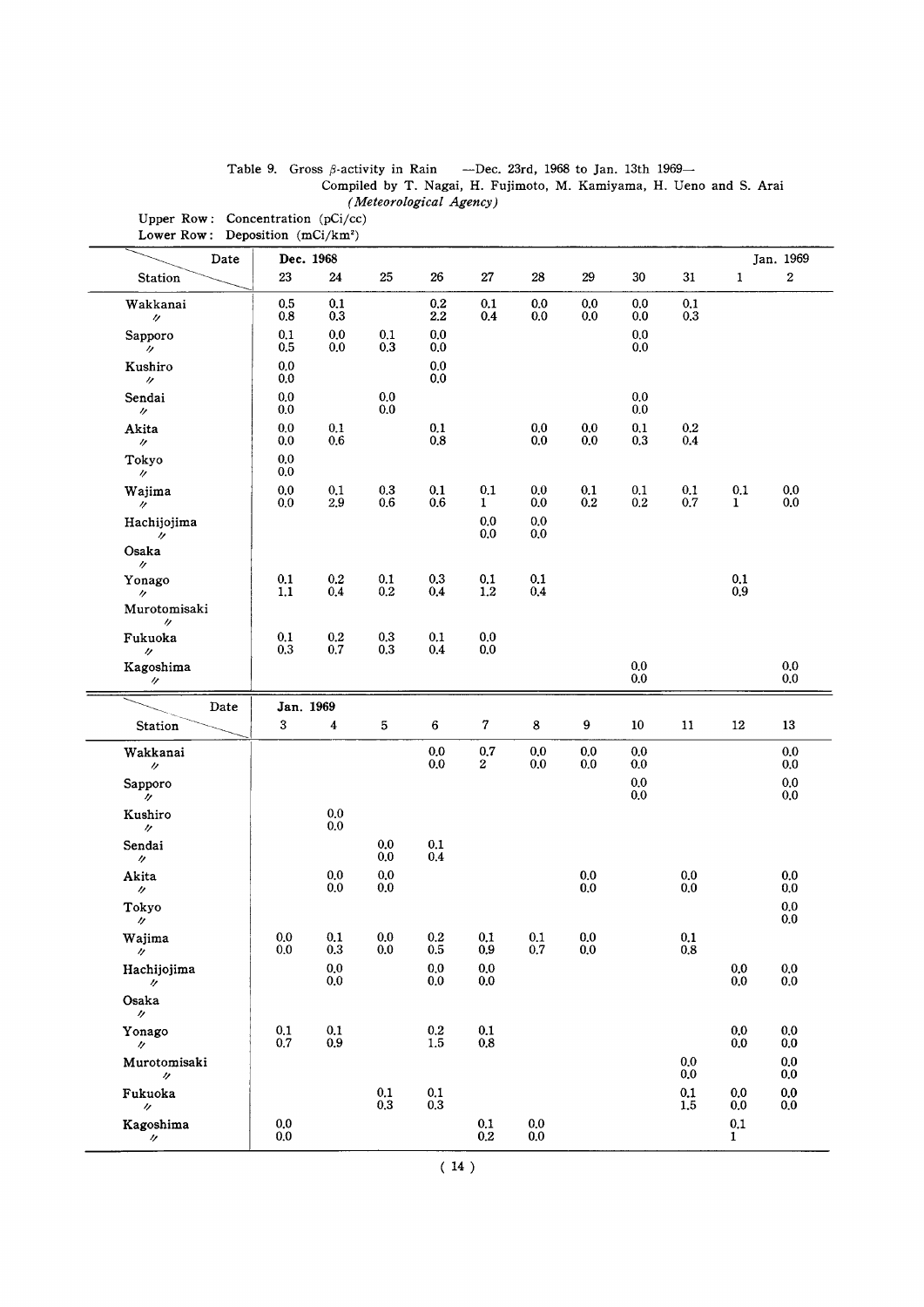|         | Dec. 1968 |    |     |     |              |     |         |        |     |              | Jan. 1969 |
|---------|-----------|----|-----|-----|--------------|-----|---------|--------|-----|--------------|-----------|
| Station | 23        | 24 | 25  | 26  | ${\bf 27}$   | 28  | 29      | 30     | 31  | $\mathbf{1}$ | $\bf{2}$  |
| Sapporo | 0.0       |    | 0.0 |     | 0.0          | 0.0 | 0.2     | 0.0    | 0.0 |              |           |
| Sendai  | 0.2       |    | 0.5 |     | 0.2          | 0.2 | 0.2     | 0.0    | 0.2 |              |           |
| Tokyo   | 0.4       |    | 0.7 |     | 0.2          | 0,6 | 0.4     | 0.3    |     |              |           |
| Osaka   | 0.5       |    | 1.2 |     | 0.5          | 0.5 | 0.2     | 0.0    | 1.7 |              |           |
| Fukuoka | 0.2       |    | 0.5 |     | 0.2          | 0.5 | $0.2\,$ | 1.0    | 0.2 | 0.0          |           |
|         | Jan. 1969 |    |     |     |              |     |         |        |     |              |           |
| Station | 3         | 4  | 5   | 6   | $\mathbf{7}$ | 8   | 9       | $10\,$ | 11  | 12           | 13        |
| Sapporo |           |    |     | 0.0 |              | 0.0 |         | 0.2    |     |              | 0.0       |
| Sendai  | 0.2       |    |     | 0.2 |              | 0.2 |         | 0.2    |     |              | 0.2       |
| Tokyo   | 0.2       |    |     | 0.6 |              | 0.3 |         | 0.4    |     |              | 0.3       |
| Osaka   |           |    |     | 1.2 |              | 0.2 |         | 1.0    |     |              | 0.5       |
| Fukuoka | 0.2       |    |     | 0.2 |              | 0.7 |         | 1.0    |     |              | 0.2       |

Table 10. Gross  $\beta$ -activity in Dust -Dec. 23rd, 1968 to Jan. 13th, 1969--Compiled by T. Nagai, H. Fujimoto, M. Kamiyama, H. Ueno and S. Arai (Meteorological Agency)

Table 11. The Microbarographic Records Produced by the 8th Nuclear Test of The People's Republic of China  $-$ Dec. 27th, 1968 $-$ 

| Compiled by T. Nagai, H. Fujimoto, M. Kamiyama, H. Ueno and S. Arai |  |  |  |  |
|---------------------------------------------------------------------|--|--|--|--|
| (Meteorological Agency)                                             |  |  |  |  |

| Station      | LAT.                     | LONG.             | ጥ<br>(G, M, T.) | A<br>(mb) | P<br>(min) | D<br>(min) | v<br>(m/s) |
|--------------|--------------------------|-------------------|-----------------|-----------|------------|------------|------------|
| Wakkanai     | 45°25′N                  | $144^{\circ}24'E$ |                 |           |            |            |            |
| Kushiro      | 42°59'N                  | 144°24'E          | 11:16           | 0.3       | 3          | 50         | 333        |
| Akita        | $39^{\circ}43'$ N        | 140°06'E          | 10:59           | 0.2       | 3          | 76         | 340        |
| Wajima       | $37^{\circ}23'$ N        | 136°54'E          | 10:49           | 0.2       | 4          | 46         | 344        |
| Tokyo        | $35^{\circ}41'$ N        | 139°46′E          | 11:05           | 0.1       | 2          | 31         | 340        |
| Yonago       | $35^{\circ}26'$ N        | 133°21′E          | 10:42           | 0.2       |            | 46         | 346        |
| Murotomisaki | 33°15′N                  | 134°11′E          | 10:49           | 0.2       | 4          | 30         | 339        |
| Kagoshima    | $31^{\circ}34^{\prime}N$ | 130°33′E          | 10:39           | 0.6       |            | 45         | 337        |

Note. T means Time, A: Amplitude, P: Periodic, D: Duration, V: Velocity, respectively.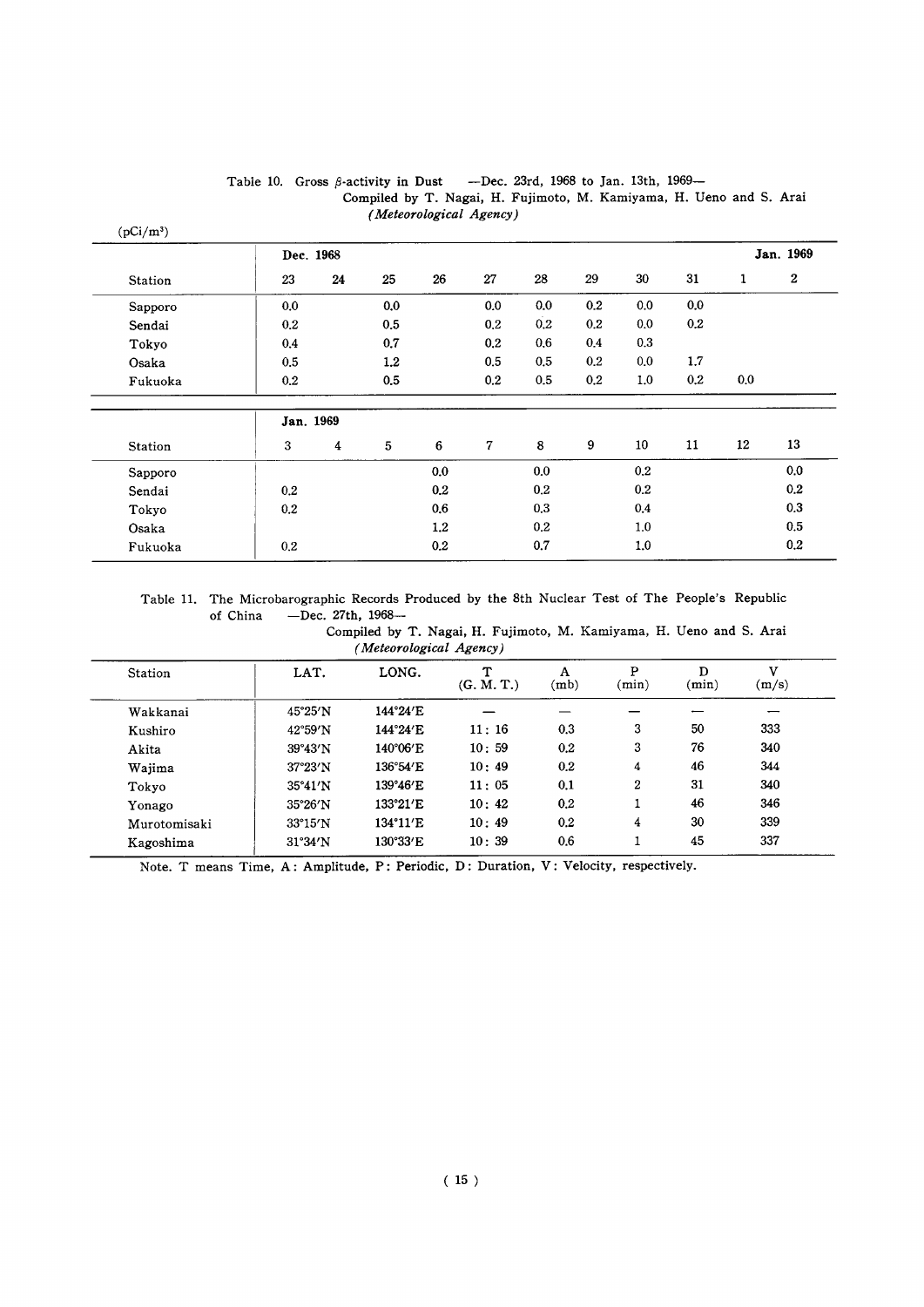

\* (Numeral indicates the arrival time of the first shock.  $G.M.T.)$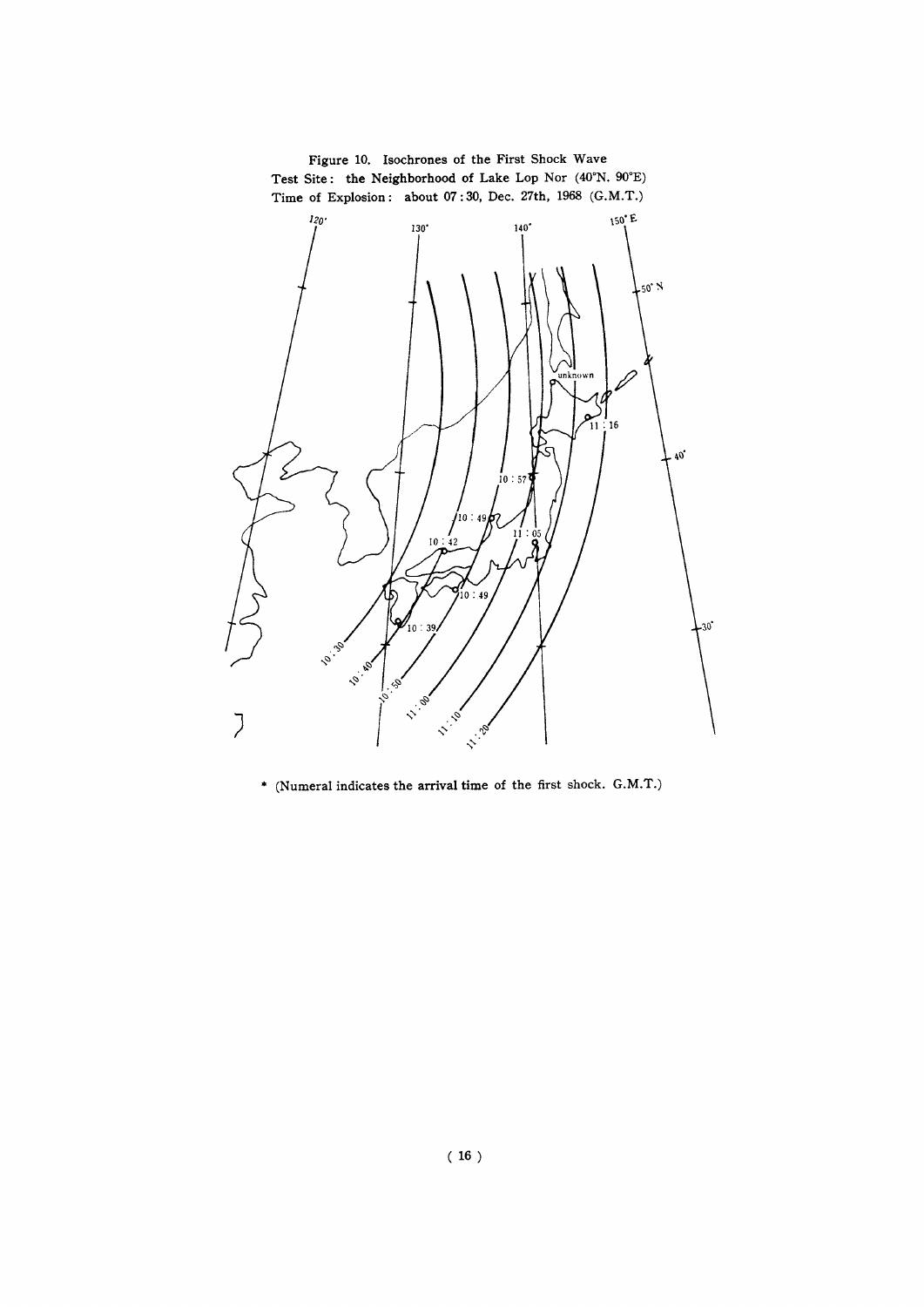

Figure 11. The Meteorological Trajectory at the Time when the 8th Nuclear Test was carried out by the People's Republic of China

Gross Beta-Radioactivity in Upper Air

(Research and Development H.Q., Japan Defense Agency)

Since 1960, Research and Development H.Q., Figure 12. Three Sampling Area of Japan Japan Defense Agency has measured the betaactivity of dust in the lower layer of the strato-

sphere and tropopause using aircraft as collectors. The samples were taken over three areas of Japan using both dust samplers attached under the aircraft wings and gummed papers attached in front of them.

The sampling flight with gummed papers was made using two aircraft at the same time, one of which made a normal sampling flight and the other only upward and downward flight. The difference between the amounts of radioactivity of the samples collected by the two aircraft is taken as the value at the flight altitude.

Figure 12 shows three sampling areas of Japan.

As to the eighth nuclear test, aircraft detected little amount of radioactivity over three sampling areas of Japan, except the North area of Hokkaido, Tohoku on the day following the nuclear test. So it is assumed that the radioactive cloud passed fast over the North of Japan.

Results obtained in shown in Table 12. Figure 13 shows the temporal variation of gross beta-activity in upper fair at altitudes of 9 km and 6 km.

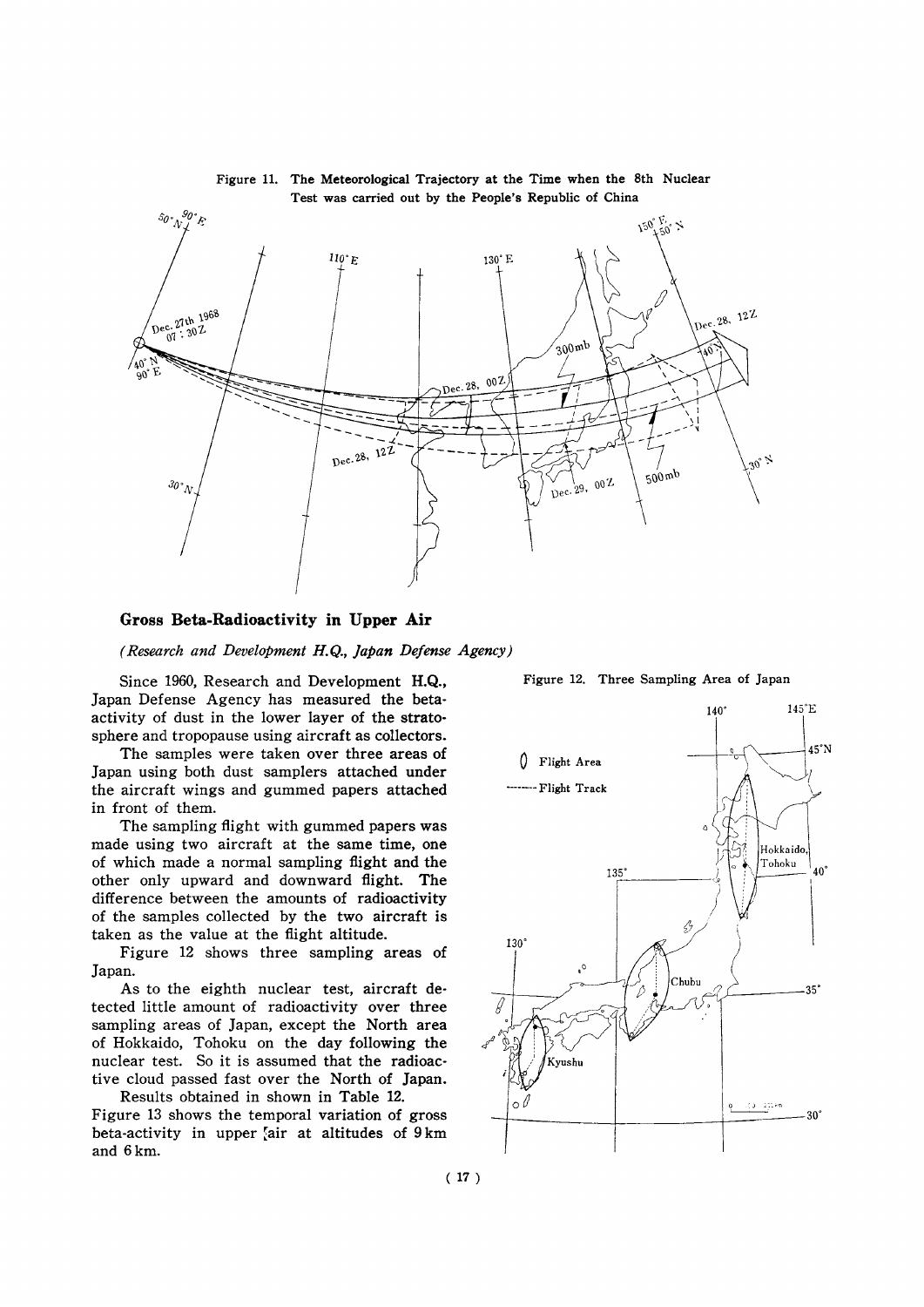| $(pCi/m^3)$   |                              |                       |                       |             |                   |
|---------------|------------------------------|-----------------------|-----------------------|-------------|-------------------|
| Sky Area      | Hokkaido, Tohoku             | Chubu                 |                       | Kyushu      |                   |
| Date          | 6,000 m<br>$9,000 \text{ m}$ | $9,000 \; \mathrm{m}$ | $6,000 \; \mathrm{m}$ | $9{,}000$ m | $6,000 \text{ m}$ |
| Dec. 28, 1968 |                              |                       |                       |             |                   |
| 7.30 a.m.     |                              |                       |                       | 17.4        |                   |
| 8.00 a.m.     |                              | $1.6\,$               |                       |             |                   |
| 8.30 a.m.     | 16.5                         |                       |                       |             |                   |
| 10.00 a.m.    |                              | 8.5                   |                       |             |                   |
| 11.00 a.m.    | 38.3                         |                       |                       | 31.8        |                   |
| 12.00 p.m.    |                              | 2.3                   |                       |             |                   |
| $1.00$ p.m.   |                              |                       |                       | 33.7        |                   |
| 1.00 p.m.     | 755.6                        |                       |                       |             |                   |
| 2.00 p.m.     |                              | $11.1$                |                       |             |                   |
| $3.00$ p.m.   | 467.6                        |                       |                       | 34.1        |                   |
| 8.00 p.m.     |                              |                       | 29.3                  |             | 31.7              |
| 12.00 a.m.    |                              |                       | 3.4                   |             | 14.4              |
| Dec. 29, 1968 |                              |                       |                       |             |                   |
| 8.00 a.m.     |                              |                       | 2.0                   |             | $8.0\,$           |
| 11.00 a.m.    | 24.0                         |                       | $1.0\,$               |             |                   |
| $1.00$ p.m.   | 35.0                         |                       |                       |             |                   |
| 2.00 p.m.     |                              |                       | $1.3\,$               |             |                   |
| Dec. 30, 1668 |                              |                       |                       |             |                   |
| 8.00 a.m.     |                              |                       | $\rm 0.82$            |             |                   |
| 8.45 a.m.     | $2.6\,$                      |                       |                       |             |                   |
| Jan. 6, 1969  |                              |                       |                       |             |                   |
| 1.15 p.m.     |                              |                       | 0.4                   |             |                   |

### Table 12. Gross β-activity in Upper Air -Dec. 28th, 1968<br>By S. Igarashi (Research and Development H. Q., Japan Defense Agency)